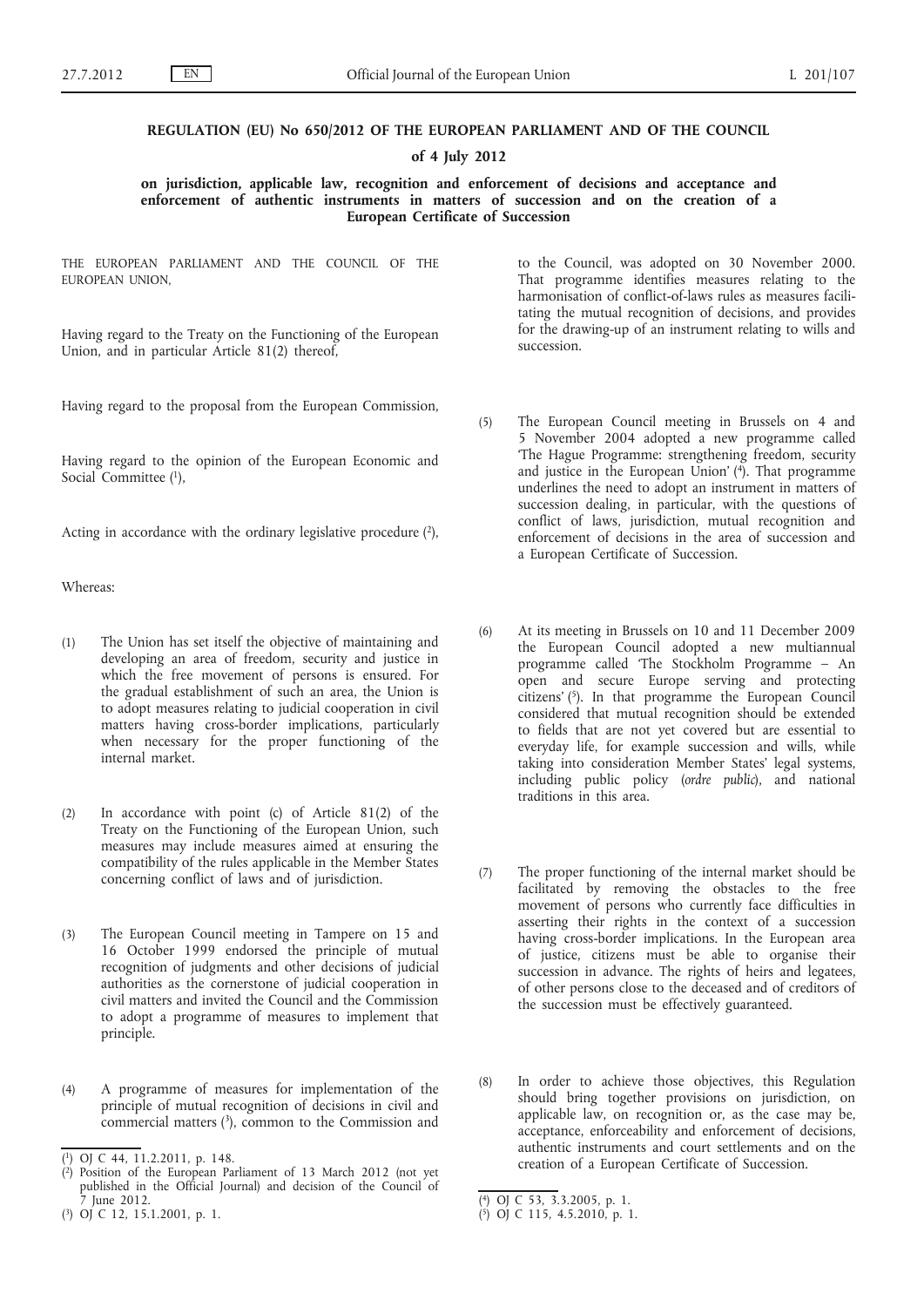- (9) The scope of this Regulation should include all civil-law aspects of succession to the estate of a deceased person, namely all forms of transfer of assets, rights and obligations by reason of death, whether by way of a voluntary transfer under a disposition of property upon death or a transfer through intestate succession.
- (10) This Regulation should not apply to revenue matters or to administrative matters of a public-law nature. It should therefore be for national law to determine, for instance, how taxes and other liabilities of a public-law nature are calculated and paid, whether these be taxes payable by the deceased at the time of death or any type of succession-related tax to be paid by the estate or the beneficiaries. It should also be for national law to determine whether the release of succession property to beneficiaries under this Regulation or the recording of succession property in a register may be made subject to the payment of taxes.
- (11) This Regulation should not apply to areas of civil law other than succession. For reasons of clarity, a number of questions which could be seen as having a link with matters of succession should be explicitly excluded from the scope of this Regulation.
- (12) Accordingly, this Regulation should not apply to questions relating to matrimonial property regimes, including marriage settlements as known in some legal systems to the extent that such settlements do not deal with succession matters, and property regimes of relationships deemed to have comparable effects to marriage. The authorities dealing with a given succession under this Regulation should nevertheless, depending on the situation, take into account the winding-up of the matrimonial property regime or similar property regime of the deceased when determining the estate of the deceased and the respective shares of the beneficiaries.
- (13) Questions relating to the creation, administration and dissolution of trusts should also be excluded from the scope of this Regulation. This should not be understood as a general exclusion of trusts. Where a trust is created under a will or under statute in connection with intestate succession the law applicable to the succession under this Regulation should apply with respect to the devolution of the assets and the determination of the beneficiaries.
- (14) Property rights, interests and assets created or transferred otherwise than by succession, for instance by way of gifts, should also be excluded from the scope of this Regulation. However, it should be the law specified by this Regulation as the law applicable to the succession which determines whether gifts or other forms of dispositions *inter vivos* giving rise to a right *in rem* prior to death should be restored or accounted for for the

purposes of determining the shares of the beneficiaries in accordance with the law applicable to the succession.

- (15) This Regulation should allow for the creation or the transfer by succession of a right in immovable or movable property as provided for in the law applicable to the succession. It should, however, not affect the limited number ('*numerus clausus*') of rights *in rem* known in the national law of some Member States. A Member State should not be required to recognise a right *in rem* relating to property located in that Member State if the right *in rem* in question is not known in its law.
- (16) However, in order to allow the beneficiaries to enjoy in another Member State the rights which have been created or transferred to them by succession, this Regulation should provide for the adaptation of an unknown right *in rem* to the closest equivalent right *in rem* under the law of that other Member State. In the context of such an adaptation, account should be taken of the aims and the interests pursued by the specific right *in rem* and the effects attached to it. For the purposes of determining the closest equivalent national right *in rem*, the authorities or competent persons of the State whose law applied to the succession may be contacted for further information on the nature and the effects of the right. To that end, the existing networks in the area of judicial cooperation in civil and commercial matters could be used, as well as any other available means facilitating the understanding of foreign law.
- (17) The adaptation of unknown rights *in rem* as explicitly provided for by this Regulation should not preclude other forms of adaptation in the context of the application of this Regulation.
- (18) The requirements for the recording in a register of a right in immovable or movable property should be excluded from the scope of this Regulation. It should therefore be the law of the Member State in which the register is kept (for immovable property, the *lex rei sitae*) which determines under what legal conditions and how the recording must be carried out and which authorities, such as land registers or notaries, are in charge of checking that all requirements are met and that the documentation presented or established is sufficient or contains the necessary information. In particular, the authorities may check that the right of the deceased to the succession property mentioned in the document presented for registration is a right which is recorded as such in the register or which is otherwise demonstrated in accordance with the law of the Member State in which the register is kept. In order to avoid duplication of documents, the registration authorities should accept such documents drawn up in another Member State by the competent authorities whose circulation is provided for by this Regulation. In particular, the European Certificate of Succession issued under this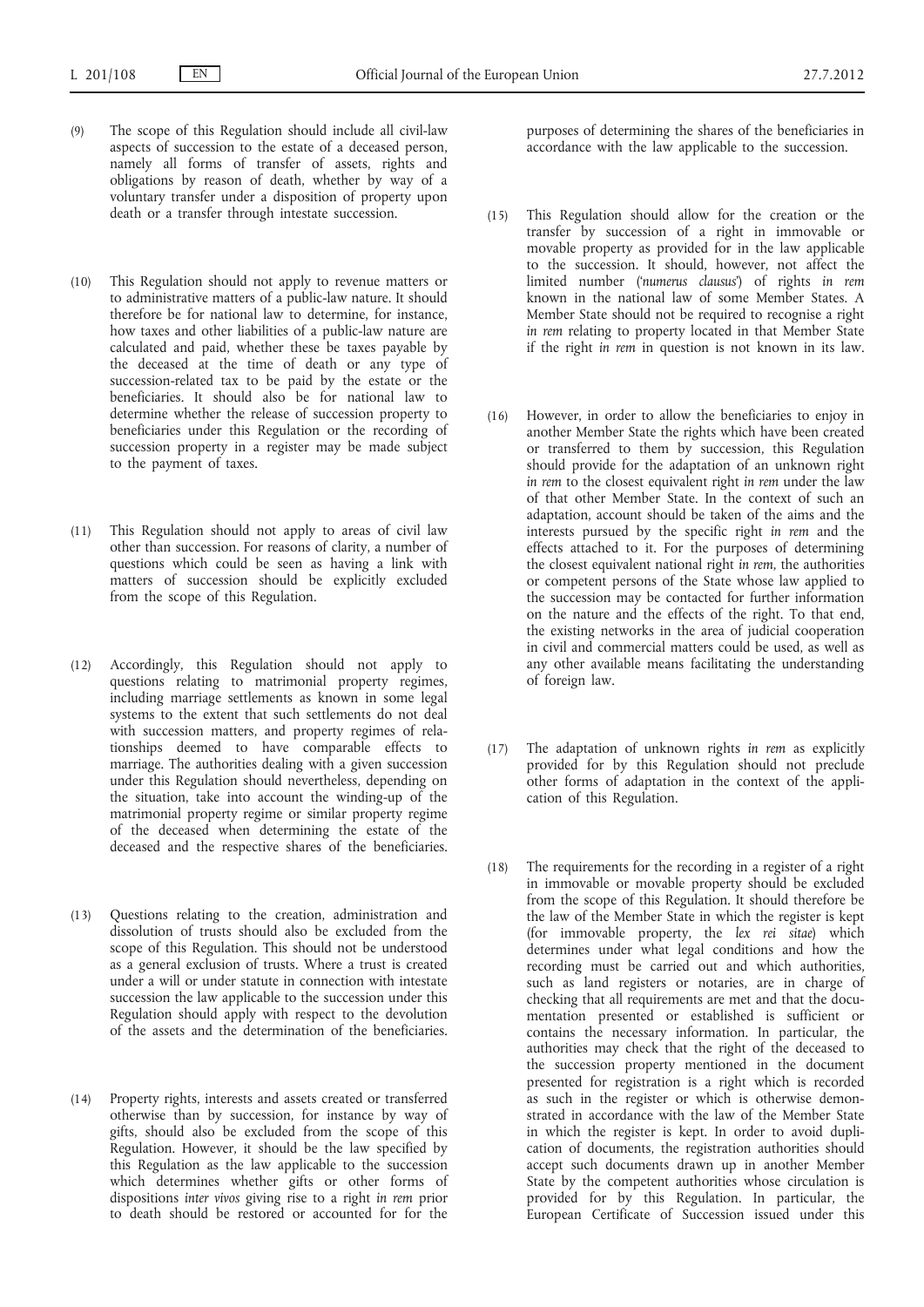Regulation should constitute a valid document for the recording of succession property in a register of a Member State. This should not preclude the authorities involved in the registration from asking the person applying for registration to provide such additional information, or to present such additional documents, as are required under the law of the Member State in which the register is kept, for instance information or documents relating to the payment of revenue. The competent authority may indicate to the person applying for registration how the missing information or documents can be provided.

- (19) The effects of the recording of a right in a register should also be excluded from the scope of this Regulation. It should therefore be the law of the Member State in which the register is kept which determines whether the recording is, for instance, declaratory or constitutive in effect. Thus, where, for example, the acquisition of a right in immovable property requires a recording in a register under the law of the Member State in which the register is kept in order to ensure the *erga omnes* effect of registers or to protect legal transactions, the moment of such acquisition should be governed by the law of that Member State.
- (20) This Regulation should respect the different systems for dealing with matters of succession applied in the Member States. For the purposes of this Regulation, the term 'court' should therefore be given a broad meaning so as to cover not only courts in the true sense of the word, exercising judicial functions, but also the notaries or registry offices in some Member States who or which, in certain matters of succession, exercise judicial functions like courts, and the notaries and legal professionals who, in some Member States, exercise judicial functions in a given succession by delegation of power by a court. All courts as defined in this Regulation should be bound by the rules of jurisdiction set out in this Regulation. Conversely, the term 'court' should not cover non-judicial authorities of a Member State empowered under national law to deal with matters of succession, such as the notaries in most Member States where, as is usually the case, they are not exercising judicial functions.
- (21) This Regulation should allow all notaries who have competence in matters of succession in the Member States to exercise such competence. Whether or not the notaries in a given Member State are bound by the rules of jurisdiction set out in this Regulation should depend on whether or not they are covered by the term 'court' for the purposes of this Regulation.
- (22) Acts issued by notaries in matters of succession in the Member States should circulate under this Regulation. When notaries exercise judicial functions they are bound by the rules of jurisdiction, and the decisions they give should circulate in accordance with the provisions on recognition, enforceability and enforcement of decisions. When notaries do not exercise judicial functions they are not bound by the

rules of jurisdiction, and the authentic instruments they issue should circulate in accordance with the provisions on authentic instruments.

- (23) In view of the increasing mobility of citizens and in order to ensure the proper administration of justice within the Union and to ensure that a genuine connecting factor exists between the succession and the Member State in which jurisdiction is exercised, this Regulation should provide that the general connecting factor for the purposes of determining both jurisdiction and the applicable law should be the habitual residence of the deceased at the time of death. In order to determine the habitual residence, the authority dealing with the succession should make an overall assessment of the circumstances of the life of the deceased during the years preceding his death and at the time of his death, taking account of all relevant factual elements, in particular the duration and regularity of the deceased's presence in the State concerned and the conditions and reasons for that presence. The habitual residence thus determined should reveal a close and stable connection with the State concerned taking into account the specific aims of this Regulation.
- (24) In certain cases, determining the deceased's habitual residence may prove complex. Such a case may arise, in particular, where the deceased for professional or economic reasons had gone to live abroad to work there, sometimes for a long time, but had maintained a close and stable connection with his State of origin. In such a case, the deceased could, depending on the circumstances of the case, be considered still to have his habitual residence in his State of origin in which the centre of interests of his family and his social life was located. Other complex cases may arise where the deceased lived in several States alternately or travelled from one State to another without settling permanently in any of them. If the deceased was a national of one of those States or had all his main assets in one of those States, his nationality or the location of those assets could be a special factor in the overall assessment of all the factual circumstances.
- (25) With regard to the determination of the law applicable to the succession the authority dealing with the succession may in exceptional cases  $-$  where, for instance, the deceased had moved to the State of his habitual residence fairly recently before his death and all the circumstances of the case indicate that he was manifestly more closely connected with another State – arrive at the conclusion that the law applicable to the succession should not be the law of the State of the habitual residence of the deceased but rather the law of the State with which the deceased was manifestly more closely connected. That manifestly closest connection should, however, not be resorted to as a subsidiary connecting factor whenever the determination of the habitual residence of the deceased at the time of death proves complex.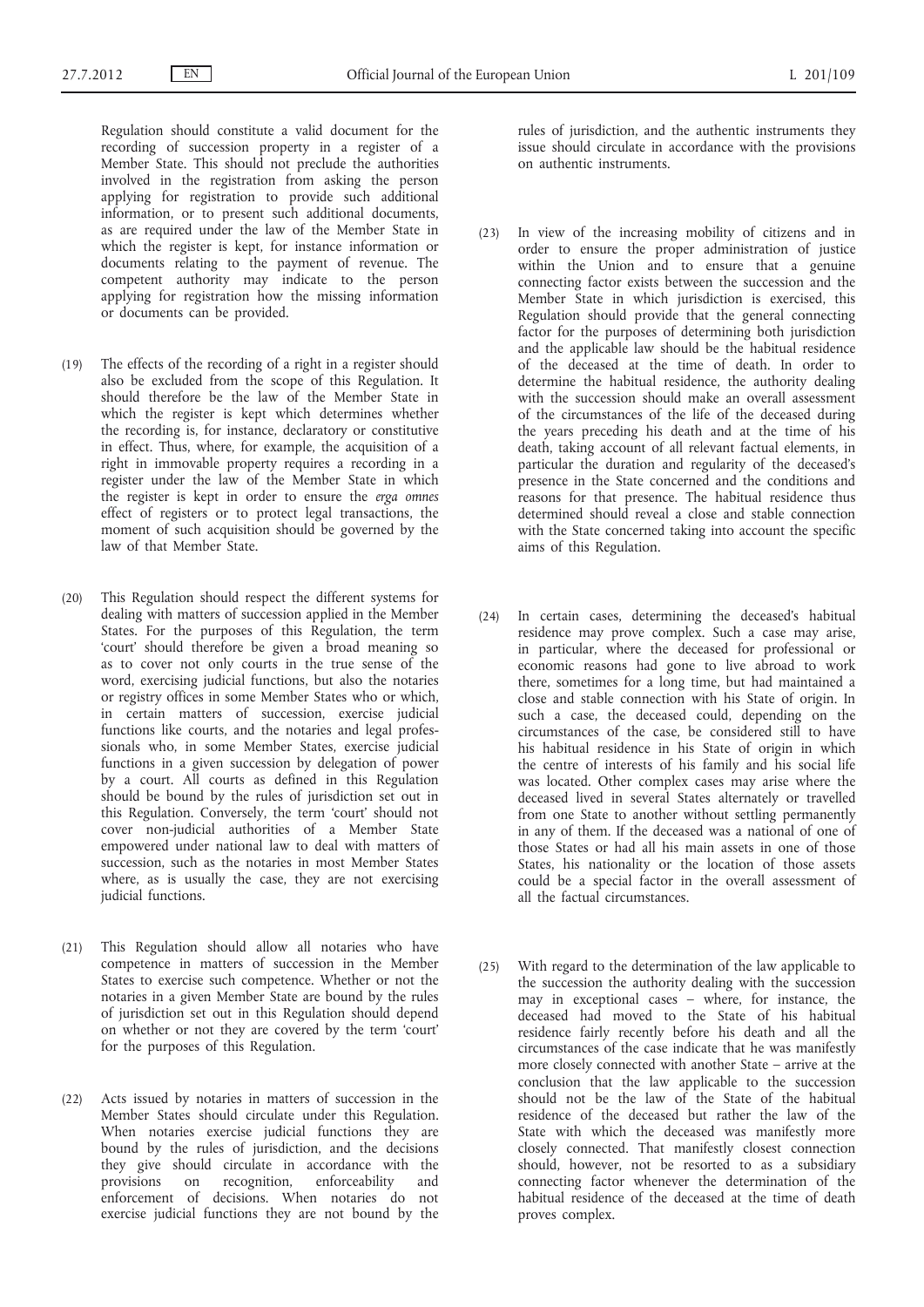- (26) Nothing in this Regulation should prevent a court from applying mechanisms designed to tackle the evasion of the law, such as *fraude à la loi* in the context of private international law.
- (27) The rules of this Regulation are devised so as to ensure that the authority dealing with the succession will, in most situations, be applying its own law. This Regulation therefore provides for a series of mechanisms which would come into play where the deceased had chosen as the law to govern his succession the law of a Member State of which he was a national.
- (28) One such mechanism should be to allow the parties concerned to conclude a choice-of-court agreement in favour of the courts of the Member State of the chosen law. It would have to be determined on a caseby-case basis, depending in particular on the issue covered by the choice-of-court agreement, whether the agreement would have to be concluded between all parties concerned by the succession or whether some of them could agree to bring a specific issue before the chosen court in a situation where the decision by that court on that issue would not affect the rights of the other parties to the succession.
- (29) If succession proceedings are opened by a court of its own motion, as is the case in certain Member States, that court should close the proceedings if the parties agree to settle the succession amicably out of court in the Member State of the chosen law. Where succession proceedings are not opened by a court of its own motion, this Regulation should not prevent the parties from settling the succession amicably out of court, for instance before a notary, in a Member State of their choice where this is possible under the law of that Member State. This should be the case even if the law applicable to the succession is not the law of that Member State.
- (30) In order to ensure that the courts of all Member States may, on the same grounds, exercise jurisdiction in relation to the succession of persons not habitually resident in a Member State at the time of death, this Regulation should list exhaustively, in a hierarchical order, the grounds on which such subsidiary jurisdiction may be exercised.
- (31) In order to remedy, in particular, situations of denial of justice, this Regulation should provide a *forum necessitatis* allowing a court of a Member State, on an exceptional basis, to rule on a succession which is closely connected with a third State. Such an exceptional basis may be deemed to exist when proceedings prove impossible in the third State in question, for example because of civil

war, or when a beneficiary cannot reasonably be expected to initiate or conduct proceedings in that State. Jurisdiction based on *forum necessitatis* should, however, be exercised only if the case has a sufficient connection with the Member State of the court seised.

- (32) In order to simplify the lives of heirs and legatees habitually resident in a Member State other than that in which the succession is being or will be dealt with, this Regulation should allow any person entitled under the law applicable to the succession to make declarations concerning the acceptance or waiver of the succession, of a legacy or of a reserved share, or concerning the limitation of his liability for the debts under the succession, to make such declarations in the form provided for by the law of the Member State of his habitual residence before the courts of that Member State. This should not preclude such declarations being made before other authorities in that Member State which are competent to receive declarations under national law. Persons choosing to avail themselves of the possibility to make declarations in the Member State of their habitual residence should themselves inform the court or authority which is or will be dealing with the succession of the existence of such declarations within any time limit set by the law applicable to the succession.
- (33) It should not be possible for a person who wishes to limit his liability for the debts under the succession to do so by a mere declaration to that effect before the courts or other competent authorities of the Member State of his habitual residence where the law applicable to the succession requires him to initiate specific legal proceedings, for instance inventory proceedings, before the competent court. A declaration made in such circumstances by a person in the Member State of his habitual residence in the form provided for by the law of that Member State should therefore not be formally valid for the purposes of this Regulation. Nor should the documents instituting the legal proceedings be regarded as declarations for the purposes of this Regulation.
- (34) In the interests of the harmonious functioning of justice, the giving of irreconcilable decisions in different Member States should be avoided. To that end, this Regulation should provide for general procedural rules similar to those of other Union instruments in the area of judicial cooperation in civil matters.
- (35) One such procedural rule is a *lis pendens* rule which will come into play if the same succession case is brought before different courts in different Member States. That rule will then determine which court should proceed to deal with the succession case.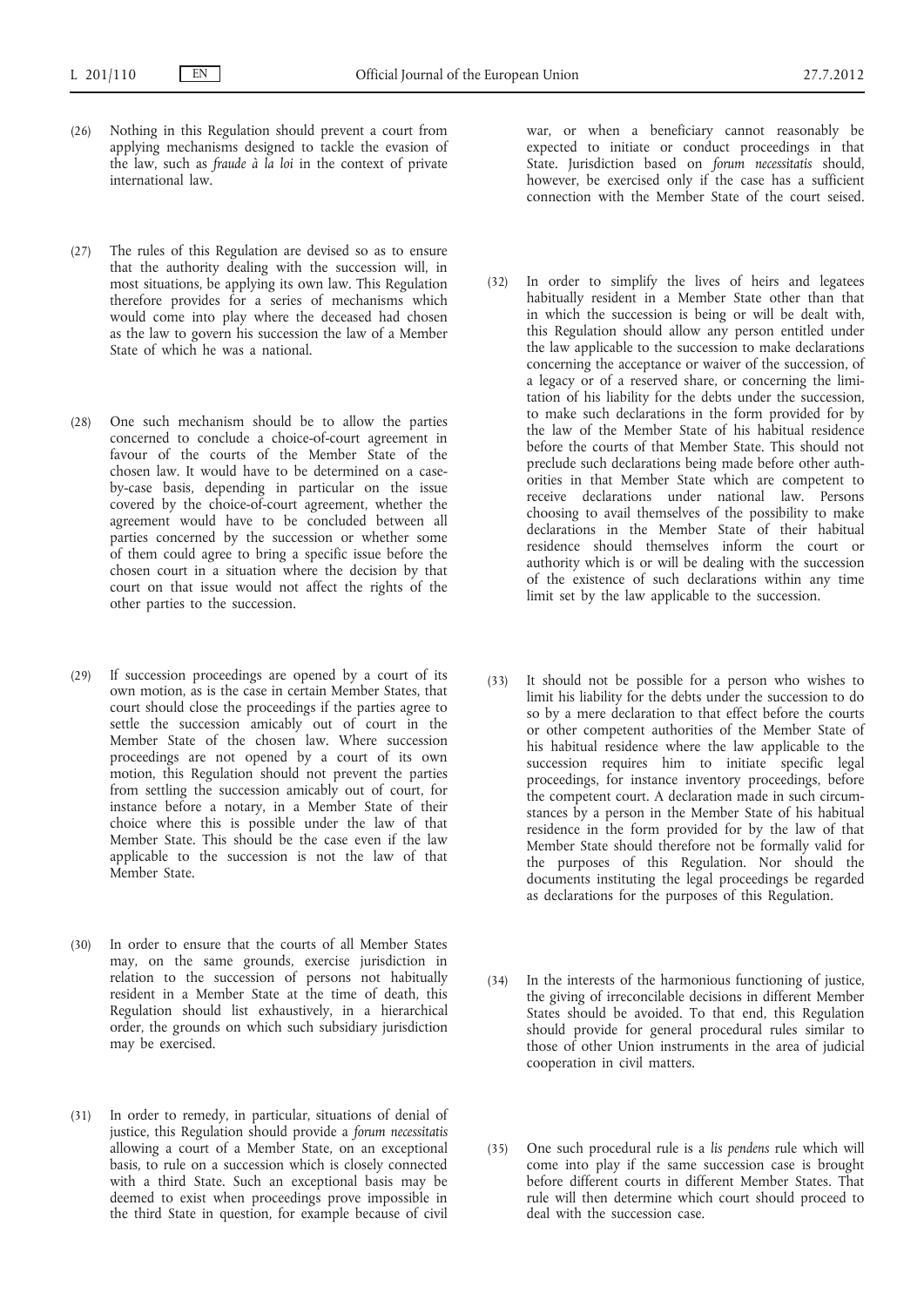- (36) Given that succession matters in some Member States may be dealt with by non-judicial authorities, such as notaries, who are not bound by the rules of jurisdiction under this Regulation, it cannot be excluded that an amicable out-of-court settlement and court proceedings relating to the same succession, or two amicable out-ofcourt settlements relating to the same succession, may be initiated in parallel in different Member States. In such a situation, it should be for the parties involved, once they become aware of the parallel proceedings, to agree among themselves how to proceed. If they cannot agree, the succession would have to be dealt with and decided upon by the courts having jurisdiction under this Regulation.
- (37) In order to allow citizens to avail themselves, with all legal certainty, of the benefits offered by the internal market, this Regulation should enable them to know in advance which law will apply to their succession. Harmonised conflict-of-laws rules should be introduced in order to avoid contradictory results. The main rule should ensure that the succession is governed by a predictable law with which it is closely connected. For reasons of legal certainty and in order to avoid the fragmentation of the succession, that law should govern the succession as a whole, that is to say, all of the property forming part of the estate, irrespective of the nature of the assets and regardless of whether the assets are located in another Member State or in a third State.
- (38) This Regulation should enable citizens to organise their succession in advance by choosing the law applicable to their succession. That choice should be limited to the law of a State of their nationality in order to ensure a connection between the deceased and the law chosen and to avoid a law being chosen with the intention of frustrating the legitimate expectations of persons entitled to a reserved share.
- (39) A choice of law should be made expressly in a declaration in the form of a disposition of property upon death or be demonstrated by the terms of such a disposition. A choice of law could be regarded as demonstrated by a disposition of property upon death where, for instance, the deceased had referred in his disposition to specific provisions of the law of the State of his nationality or where he had otherwise mentioned that law.
- (40) A choice of law under this Regulation should be valid even if the chosen law does not provide for a choice of law in matters of succession. It should however be for the chosen law to determine the substantive validity of the act of making the choice, that is to say, whether the person making the choice may be considered to have understood and consented to what he was doing. The same should apply to the act of modifying or revoking a choice of law.
- (41) For the purposes of the application of this Regulation, the determination of the nationality or the multiple nationalities of a person should be resolved as a preliminary question. The issue of considering a person as a national of a State falls outside the scope of this Regulation and is subject to national law, including, where applicable, international Conventions, in full observance of the general principles of the European Union.
- (42) The law determined as the law applicable to the succession should govern the succession from the opening of the succession to the transfer of ownership of the assets forming part of the estate to the beneficiaries as determined by that law. It should include questions relating to the administration of the estate and to liability for the debts under the succession. The payment of the debts under the succession may, depending, in particular, on the law applicable to the succession, include the taking into account of a specific ranking of the creditors.
- (43) The rules of jurisdiction laid down by this Regulation may, in certain cases, lead to a situation where the court having jurisdiction to rule on the succession will not be applying its own law. When that situation occurs in a Member State whose law provides for the mandatory appointment of an administrator of the estate, this Regulation should allow the courts of that Member State, when seised, to appoint one or more such administrators under their own law. This should be without prejudice to any choice made by the parties to settle the succession amicably out of court in another Member State where this is possible under the law of that Member State. In order to ensure a smooth coordination between the law applicable to the succession and the law of the Member State of the appointing court, the court should appoint the person(s) who would be entitled to administer the estate under the law applicable to the succession, such as for instance the executor of the will of the deceased or the heirs themselves or, if the law applicable to the succession so requires, a third-party administrator. The courts may, however, in specific cases where their law so requires, appoint a third party as administrator even if this is not provided for in the law applicable to the succession. If the deceased had appointed an executor of the will, that person may not be deprived of his powers unless the law applicable to the succession allows for the termination of his mandate.
- (44) The powers exercised by the administrators appointed in the Member State of the court seised should be the powers of administration which they may exercise under the law applicable to the succession. Thus, if, for instance, the heir is appointed as administrator he should have the powers to administer the estate which an heir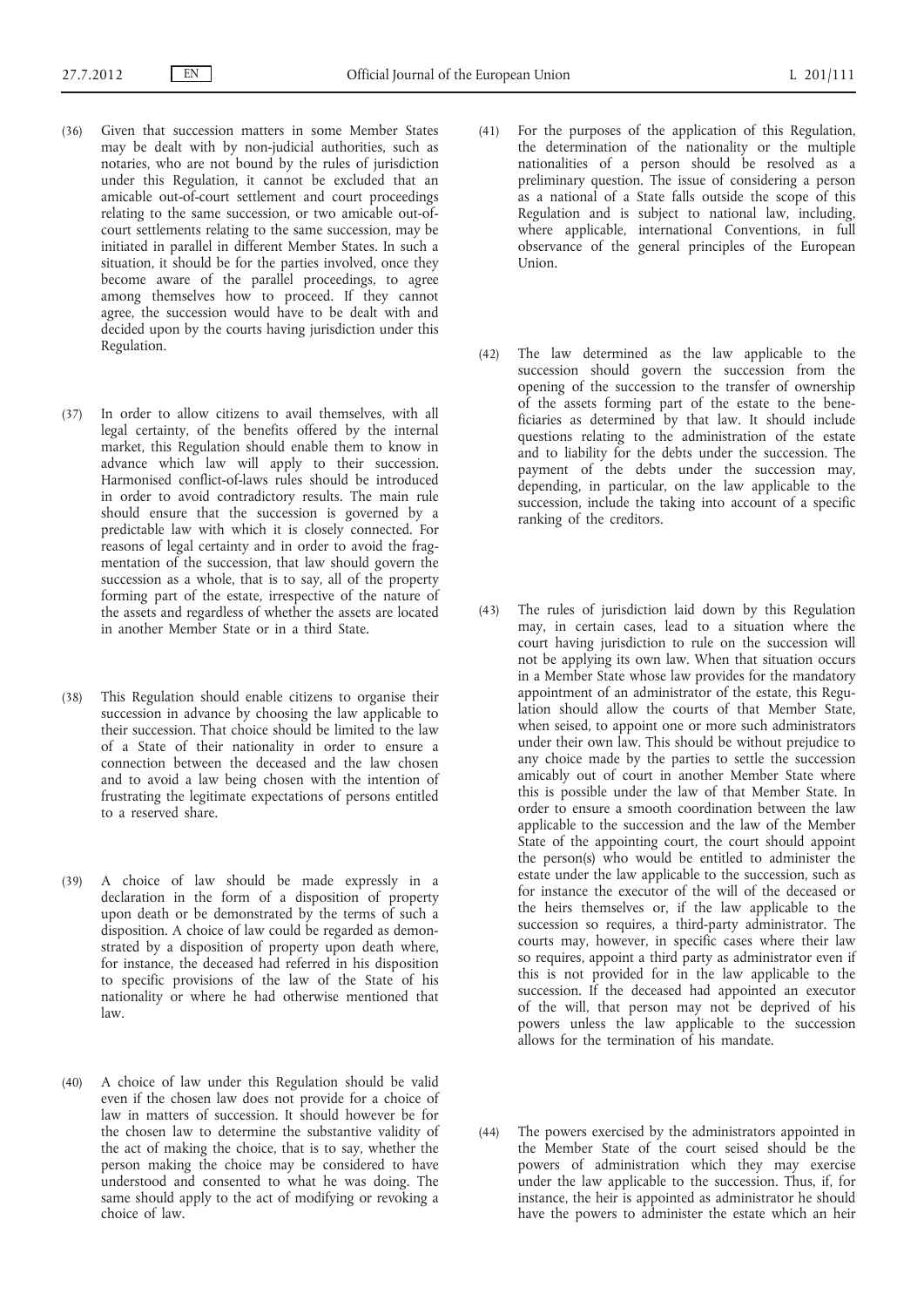would have under that law. Where the powers of administration which may be exercised under the law applicable to the succession are not sufficient to preserve the assets of the estate or to protect the rights of the creditors or of other persons having guaranteed the debts of the deceased, the administrator(s) appointed in the Member State of the court seised may, on a residual basis, exercise powers of administration to that end provided for by the law of that Member State. Such residual powers could include, for instance, establishing a list of the assets of the estate and the debts under the succession, informing creditors of the opening of the succession and inviting them to make their claims known, and taking any provisional, including protective, measures intended to preserve the assets of the estate. The acts performed by an administrator in exercise of the residual powers should respect the law applicable to the succession as regards the transfer of ownership of succession property, including any transaction entered into by the beneficiaries prior to the appointment of the administrator, liability for the debts under the succession and the rights of the beneficiaries, including, where applicable, the right to accept or to waive the succession. Such acts could, for instance, only entail the alienation of assets or the payment of debts where this would be allowed under the law applicable to the succession. Where under the law applicable to the succession the appointment of a third-party administrator changes the liability of the heirs, such a change of liability should be respected.

- (45) This Regulation should not preclude creditors, for instance through a representative, from taking such further steps as may be available under national law, where applicable, in accordance with the relevant Union instruments, in order to safeguard their rights.
- (46) This Regulation should allow for potential creditors in other Member States where assets are located to be informed of the opening of the succession. In the context of the application of this Regulation, consideration should therefore be given to the possibility of establishing a mechanism, if appropriate by way of the e-Justice portal, to enable potential creditors in other Member States to access the relevant information so that they can make their claims known.
- (47) The law applicable to the succession should determine who the beneficiaries are in any given succession. Under most laws, the term 'beneficiaries' would cover heirs and legatees and persons entitled to a reserved share although, for instance, the legal position of legatees is not the same under all laws. Under some laws, the legatee may receive a direct share in the estate whereas under other laws the legatee may acquire only a claim against the heirs.
- (48) In order to ensure legal certainty for persons wishing to plan their succession in advance, this Regulation should lay down a specific conflict-of-laws rule concerning the admissibility and substantive validity of dispositions of property upon death. To ensure the uniform application of that rule, this Regulation should list which elements should be considered as elements pertaining to substantive validity. The examination of the substantive validity of a disposition of property upon death may lead to the conclusion that that disposition is without legal existence.
- (49) An agreement as to succession is a type of disposition of property upon death the admissibility and acceptance of which vary among the Member States. In order to make it easier for succession rights acquired as a result of an agreement as to succession to be accepted in the Member States, this Regulation should determine which law is to govern the admissibility of such agreements, their substantive validity and their binding effects between the parties, including the conditions for their dissolution.
- (50) The law which, under this Regulation, will govern the admissibility and substantive validity of a disposition of property upon death and, as regards agreements as to succession, the binding effects of such an agreement as between the parties, should be without prejudice to the rights of any person who, under the law applicable to the succession, has a right to a reserved share or another right of which he cannot be deprived by the person whose estate is involved.
- (51) Where reference is made in this Regulation to the law which would have been applicable to the succession of the person making a disposition of property upon death if he had died on the day on which the disposition was, as the case may be, made, modified or revoked, such reference should be understood as a reference to either the law of the State of the habitual residence of the person concerned on that day or, if he had made a choice of law under this Regulation, the law of the State of his nationality on that day.
- (52) This Regulation should regulate the validity as to form of all dispositions of property upon death made in writing by way of rules which are consistent with those of the Hague Convention of 5 October 1961 on the Conflicts of Laws Relating to the Form of Testamentary Dispositions. When determining whether a given disposition of property upon death is formally valid under this Regulation, the competent authority should disregard the fraudulent creation of an international element to circumvent the rules on formal validity.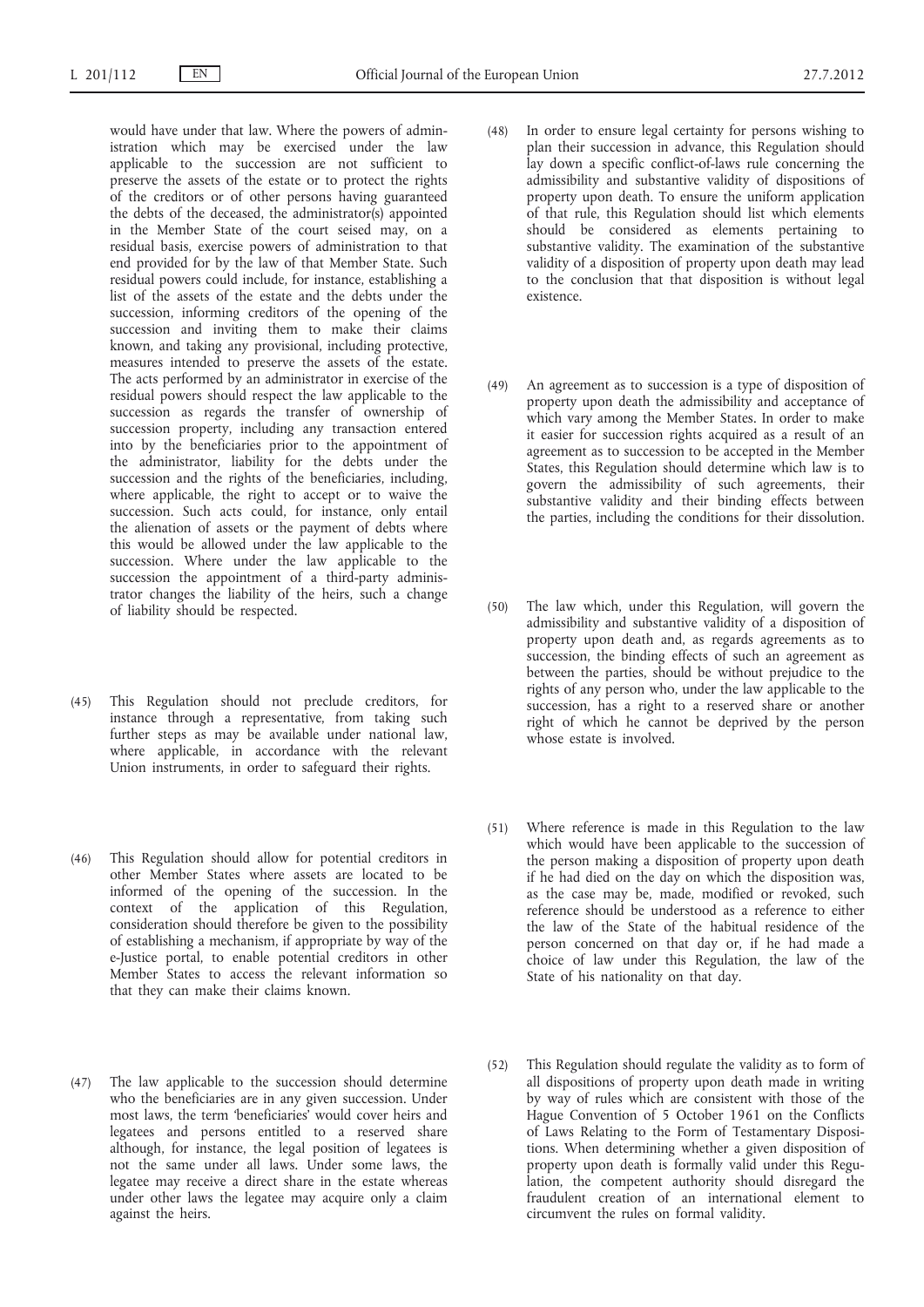- (53) For the purposes of this Regulation, any provision of law limiting the permitted forms of dispositions of property upon death by reference to certain personal qualifications of the person making the disposition, such as, for instance, his age, should be deemed to pertain to matters of form. This should not be interpreted as meaning that the law applicable to the formal validity of a disposition of property upon death under this Regulation should determine whether or not a minor has the capacity to make a disposition of property upon death. That law should only determine whether a personal qualification such as, for instance, minority should bar a person from making a disposition of property upon death in a certain form.
- (54) For economic, family or social considerations, certain immovable property, certain enterprises and other special categories of assets are subject to special rules in the Member State in which they are located imposing restrictions concerning or affecting the succession in respect of those assets. This Regulation should ensure the application of such special rules. However, this exception to the application of the law applicable to the succession requires a strict interpretation in order to remain compatible with the general objective of this Regulation. Therefore, neither conflictof-laws rules subjecting immovable property to a law different from that applicable to movable property nor provisions providing for a reserved share of the estate greater than that provided for in the law applicable to the succession under this Regulation may be regarded as constituting special rules imposing restrictions concerning or affecting the succession in respect of certain assets.
- (55) To ensure uniform handling of a situation in which it is uncertain in what order two or more persons whose succession would be governed by different laws died, this Regulation should lay down a rule providing that none of the deceased persons is to have any rights in the succession of the other or others.
- (56) In some situations an estate may be left without a claimant. Different laws provide differently for such situations. Under some laws, the State will be able to claim the vacant estate as an heir irrespective of where the assets are located. Under some other laws, the State will be able to appropriate only the assets located on its territory. This Regulation should therefore lay down a rule providing that the application of the law applicable to the succession should not preclude a Member State from appropriating under its own law the assets located on its territory. However, to ensure that this rule is not detrimental to the creditors of the estate, a proviso should be added enabling the creditors to seek satisfaction of their claims out of all the assets of the estate, irrespective of their location.
- (57) The conflict-of-laws rules laid down in this Regulation may lead to the application of the law of a third State. In such cases regard should be had to the private international law rules of that State. If those rules provide for *renvoi* either to the law of a Member State or to the law of a third State which would apply its own law to the succession, such *renvoi* should be accepted in order to ensure international consistency. *Renvoi* should, however, be excluded in situations where the deceased had made a choice of law in favour of the law of a third State.
- (58) Considerations of public interest should allow courts and other competent authorities dealing with matters of succession in the Member States to disregard, in exceptional circumstances, certain provisions of a foreign law where, in a given case, applying such provisions would be manifestly incompatible with the public policy (*ordre public*) of the Member State concerned. However, the courts or other competent authorities should not be able to apply the public-policy exception in order to set aside the law of another State or to refuse to recognise or, as the case may be, accept or enforce a decision, an authentic instrument or a court settlement from another Member State when doing so would be contrary to the Charter of Fundamental Rights of the European Union, and in particular Article 21 thereof, which prohibits all forms of discrimination.
- (59) In the light of its general objective, which is the mutual recognition of decisions given in the Member States in matters of succession, irrespective of whether such decisions were given in contentious or non-contentious proceedings, this Regulation should lay down rules relating to the recognition, enforceability and enforcement of decisions similar to those of other Union instruments in the area of judicial cooperation in civil matters.
- (60) In order to take into account the different systems for dealing with matters of succession in the Member States, this Regulation should guarantee the acceptance and enforceability in all Member States of authentic instruments in matters of succession.
- (61) Authentic instruments should have the same evidentiary effects in another Member State as they have in the Member State of origin, or the most comparable effects. When determining the evidentiary effects of a given authentic instrument in another Member State or the most comparable effects, reference should be made to the nature and the scope of the evidentiary effects of the authentic instrument in the Member State of origin. The evidentiary effects which a given authentic instrument should have in another Member State will therefore depend on the law of the Member State of origin.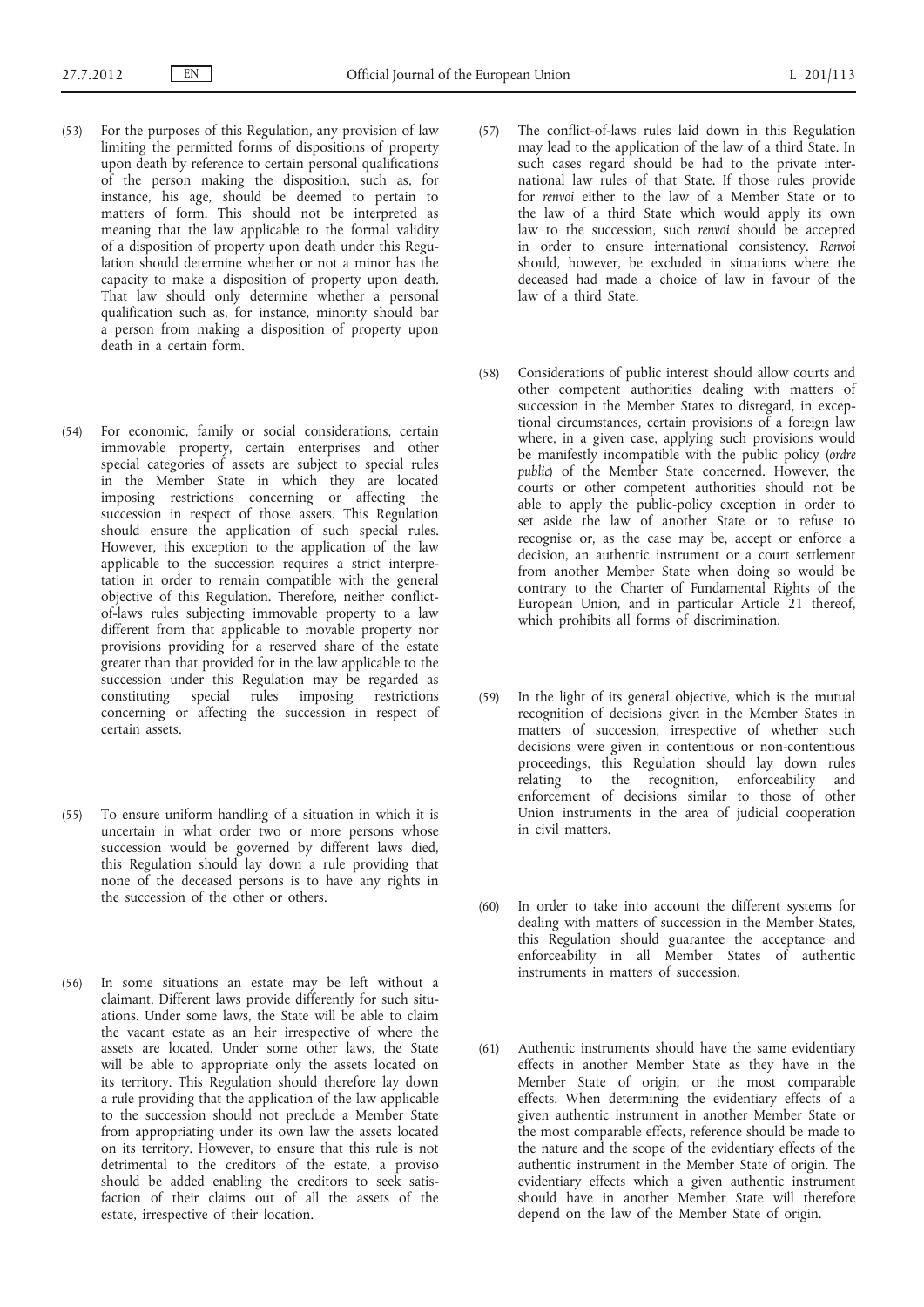- (62) The 'authenticity' of an authentic instrument should be an autonomous concept covering elements such as the genuineness of the instrument, the formal prerequisites of the instrument, the powers of the authority drawing up the instrument and the procedure under which the instrument is drawn up. It should also cover the factual elements recorded in the authentic instrument by the authority concerned, such as the fact that the parties indicated appeared before that authority on the date indicated and that they made the declarations indicated. A party wishing to challenge the authenticity of an authentic instrument should do so before the competent court in the Member State of origin of the authentic instrument under the law of that Member State.
- (63) The term 'the legal acts or legal relationships recorded in an authentic instrument' should be interpreted as referring to the contents as to substance recorded in the authentic instrument. The legal acts recorded in an authentic instrument could be, for instance, the agreement between the parties on the sharing-out or the distribution of the estate, or a will or an agreement as to succession, or another declaration of intent. The legal relationships could be, for instance, the determination of the heirs and other beneficiaries as established under the law applicable to the succession, their respective shares and the existence of a reserved share, or any other element established under the law applicable to the succession. A party wishing to challenge the legal acts or legal relationships recorded in an authentic instrument should do so before the courts having jurisdiction under this Regulation, which should decide on the challenge in accordance with the law applicable to the succession.
- (64) If a question relating to the legal acts or legal relationships recorded in an authentic instrument is raised as an incidental question in proceedings before a court of a Member State, that court should have jurisdiction over that question.
- (65) An authentic instrument which is being challenged should not produce any evidentiary effects in a Member State other than the Member State of origin as long as the challenge is pending. If the challenge concerns only a specific matter relating to the legal acts or legal relationships recorded in the authentic instrument, the authentic instrument in question should not produce any evidentiary effects in a Member State other than the Member State of origin with regard to the matter being challenged as long as the challenge is pending. An authentic instrument which has been declared invalid as a result of a challenge should cease to produce any evidentiary effects.
- (66) Should an authority, in the application of this Regulation, be presented with two incompatible authentic instruments, it should assess the question as to which authentic instrument, if any, should be given priority, taking into account the circumstances of the particular case. Where it is not clear from those circumstances

which authentic instrument, if any, should be given priority, the question should be determined by the courts having jurisdiction under this Regulation, or, where the question is raised as an incidental question in the course of proceedings, by the court seised of those proceedings. In the event of incompatibility between an authentic instrument and a decision, regard should be had to the grounds of non-recognition of decisions under this Regulation.

- (67) In order for a succession with cross-border implications within the Union to be settled speedily, smoothly and efficiently, the heirs, legatees, executors of the will or administrators of the estate should be able to demonstrate easily their status and/or rights and powers in another Member State, for instance in a Member State in which succession property is located. To enable them to do so, this Regulation should provide for the creation of a uniform certificate, the European Certificate of Succession (hereinafter referred to as 'the Certificate'), to be issued for use in another Member State. In order to respect the principle of subsidiarity, the Certificate should not take the place of internal documents which may exist for similar purposes in the Member States.
- (68) The authority which issues the Certificate should have regard to the formalities required for the registration of immovable property in the Member State in which the register is kept. For that purpose, this Regulation should provide for an exchange of information on such formalities between the Member States.
- (69) The use of the Certificate should not be mandatory. This means that persons entitled to apply for a Certificate should be under no obligation to do so but should be free to use the other instruments available under this Regulation (decisions, authentic instruments and court settlements). However, no authority or person presented with a Certificate issued in another Member State should be entitled to request that a decision, authentic instrument or court settlement be presented instead of the Certificate.
- (70) The Certificate should be issued in the Member State whose courts have jurisdiction under this Regulation. It should be for each Member State to determine in its internal legislation which authorities are to have competence to issue the Certificate, whether they be courts as defined for the purposes of this Regulation or other authorities with competence in matters of succession, such as, for instance, notaries. It should also be for each Member State to determine in its internal legislation whether the issuing authority may involve other competent bodies in the issuing process, for instance bodies competent to receive statutory declarations in lieu of an oath. The Member States should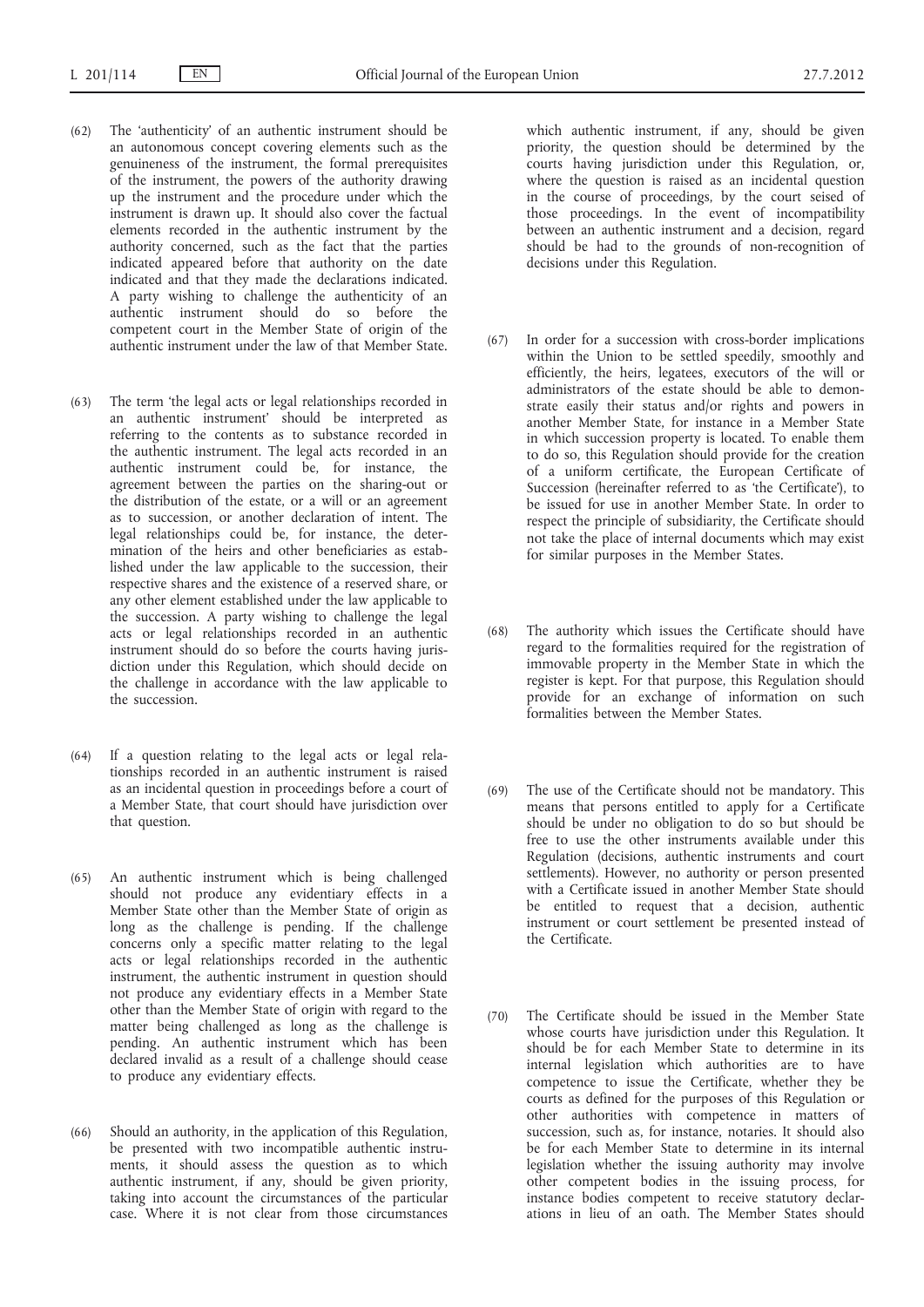communicate to the Commission the relevant information concerning their issuing authorities in order for that information to be made publicly available.

- (71) The Certificate should produce the same effects in all Member States. It should not be an enforceable title in its own right but should have an evidentiary effect and should be presumed to demonstrate accurately elements which have been established under the law applicable to the succession or under any other law applicable to specific elements, such as the substantive validity of dispositions of property upon death. The evidentiary effect of the Certificate should not extend to elements which are not governed by this Regulation, such as questions of affiliation or the question whether or not a particular asset belonged to the deceased. Any person who makes payments or passes on succession property to a person indicated in the Certificate as being entitled to accept such payment or property as an heir or legatee should be afforded appropriate protection if he acted in good faith relying on the accuracy of the information certified in the Certificate. The same protection should be afforded to any person who, relying on the accuracy of the information certified in the Certificate, buys or receives succession property from a person indicated in the Certificate as being entitled to dispose of such property. The protection should be ensured if certified copies which are still valid are presented. Whether or not such an acquisition of property by a third person is effective should not be determined by this Regulation.
- (72) The competent authority should issue the Certificate upon request. The original of the Certificate should remain with the issuing authority, which should issue one or more certified copies of the Certificate to the applicant and to any other person demonstrating a legitimate interest. This should not preclude a Member State, in accordance with its national rules on public access to documents, from allowing copies of the Certificate to be disclosed to members of the public. This Regulation should provide for redress against decisions of the issuing authority, including decisions to refuse the issue of a Certificate. Where the Certificate is rectified, modified or withdrawn, the issuing authority should inform the persons to whom certified copies have been issued so as to avoid wrongful use of such copies.
- (73) Respect for international commitments entered into by the Member States means that this Regulation should not affect the application of international conventions to which one or more Member States are party at the time when this Regulation is adopted. In particular, the Member States which are Contracting Parties to the Hague Convention of 5 October 1961 on the Conflicts of Laws Relating to the Form of Testamentary Dispositions should be able to continue to apply the provisions of that Convention instead of the provisions of this Regulation with regard to the formal validity of wills and joint wills. Consistency with the general objectives of this Regulation requires, however, that this Regulation take precedence, as between Member States,

over conventions concluded exclusively between two or more Member States in so far as such conventions concern matters governed by this Regulation.

- (74) This Regulation should not preclude Member States which are parties to the Convention of 19 November 1934 between Denmark, Finland, Iceland, Norway and Sweden comprising private international law provisions on succession, wills and estate administration from continuing to apply certain provisions of that Convention, as revised by the intergovernmental agreement between the States parties thereto.
- (75) In order to facilitate the application of this Regulation, provision should be made for an obligation requiring the Member States to communicate certain information regarding their legislation and procedures relating to succession within the framework of the European Judicial Network in civil and commercial matters established by Council Decision 2001/470/EC (1). In order to allow for the timely publication in the *Official Journal of the European Union* of all information of relevance for the practical application of this Regulation, the Member States should also communicate such information to the Commission before this Regulation starts to apply.
- (76) Equally, to facilitate the application of this Regulation and to allow for the use of modern communication technologies, standard forms should be prescribed for the attestations to be provided in connection with the application for a declaration of enforceability of a decision, authentic instrument or court settlement and for the application for a European Certificate of Succession, as well as for the Certificate itself.
- (77) In calculating the periods and time limits provided for in this Regulation, Regulation (EEC, Euratom) No 1182/71 of the Council of 3 June 1971 determining the rules applicable to periods, dates and time limits (2) should apply.
- (78) In order to ensure uniform conditions for the implementation of this Regulation, implementing powers should be conferred on the Commission with regard to the establishment and subsequent amendment of the attestations and forms pertaining to the declaration of enforceability of decisions, court settlements and authentic instruments and to the European Certificate of Succession. Those powers should be exercised in accordance with Regulation (EU) No 182/2011 of the European Parliament and of the Council of 16 February 2011 laying down the rules and general principles concerning mechanisms

<sup>(</sup> 1) OJ L 174, 27.6.2001, p. 25.

<sup>(</sup> 2) OJ L 124, 8.6.1971, p. 1.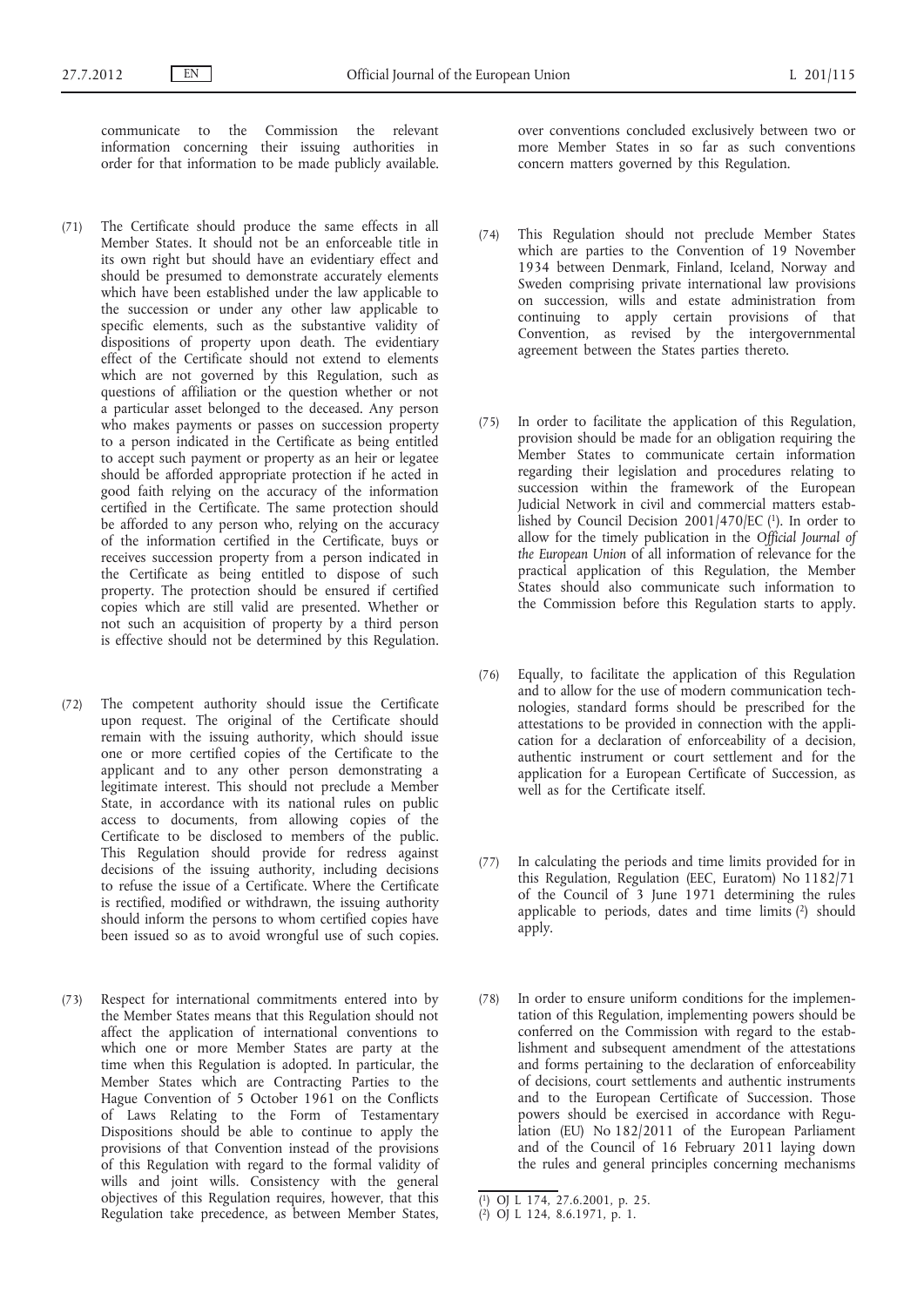for control by Member States of the Commission's exercise of implementing powers (1).

- (79) The advisory procedure should be used for the adoption of implementing acts establishing and subsequently amending the attestations and forms provided for in this Regulation in accordance with the procedure laid down in Article 4 of Regulation (EU) No 182/2011.
- (80) Since the objectives of this Regulation, namely the free movement of persons, the organisation in advance by citizens of their succession in a Union context and the protection of the rights of heirs and legatees and of persons close to the deceased, as well as of the creditors of the succession, cannot be sufficiently achieved by the Member States and can therefore, by reason of the scale and effects of this Regulation, be better achieved at Union level, the Union may adopt measures in accordance with the principle of subsidiarity as set out in Article 5 of the Treaty on European Union. In accordance with the principle of proportionality, as set out in that Article, this Regulation does not go beyond what is necessary in order to achieve those objectives.
- (81) This Regulation respects the fundamental rights and observes the principles recognised in the Charter of Fundamental Rights of the European Union. This Regulation must be applied by the courts and other competent authorities of the Member States in observance of those rights and principles.
- (82) In accordance with Articles 1 and 2 of Protocol No 21 on the position of the United Kingdom and Ireland in respect of the area of freedom, security and justice, annexed to the Treaty on European Union and to the Treaty on the Functioning of the European Union, those Member States are not taking part in the adoption of this Regulation and are not bound by it or subject to its application. This is, however, without prejudice to the possibility for the United Kingdom and Ireland of notifying their intention of accepting this Regulation after its adoption in accordance with Article 4 of the said Protocol.
- (83) In accordance with Articles 1 and 2 of Protocol No 22 on the position of Denmark, annexed to the Treaty on European Union and to the Treaty on the Functioning of the European Union, Denmark is not taking part in the adoption of this Regulation and is not bound by it or subject to its application,

HAVE ADOPTED THIS REGULATION:

#### CHAPTER I

## **SCOPE AND DEFINITIONS**

## *Article 1*

#### **Scope**

This Regulation shall apply to succession to the estates of deceased persons. It shall not apply to revenue, customs or administrative matters.

2. The following shall be excluded from the scope of this Regulation:

- (a) the status of natural persons, as well as family relationships and relationships deemed by the law applicable to such relationships to have comparable effects;
- (b) the legal capacity of natural persons, without prejudice to point (c) of Article 23(2) and to Article 26;
- (c) questions relating to the disappearance, absence or presumed death of a natural person;
- (d) questions relating to matrimonial property regimes and property regimes of relationships deemed by the law applicable to such relationships to have comparable effects to marriage;
- (e) maintenance obligations other than those arising by reason of death;
- (f) the formal validity of dispositions of property upon death made orally;
- (g) property rights, interests and assets created or transferred otherwise than by succession, for instance by way of gifts, joint ownership with a right of survivorship, pension plans, insurance contracts and arrangements of a similar nature, without prejudice to point (i) of Article 23(2);
- (h) questions governed by the law of companies and other bodies, corporate or unincorporated, such as clauses in the memoranda of association and articles of association of companies and other bodies, corporate or unincorporated, which determine what will happen to the shares upon the death of the members;

<sup>(</sup> 1) OJ L 55, 28.2.2011, p. 13.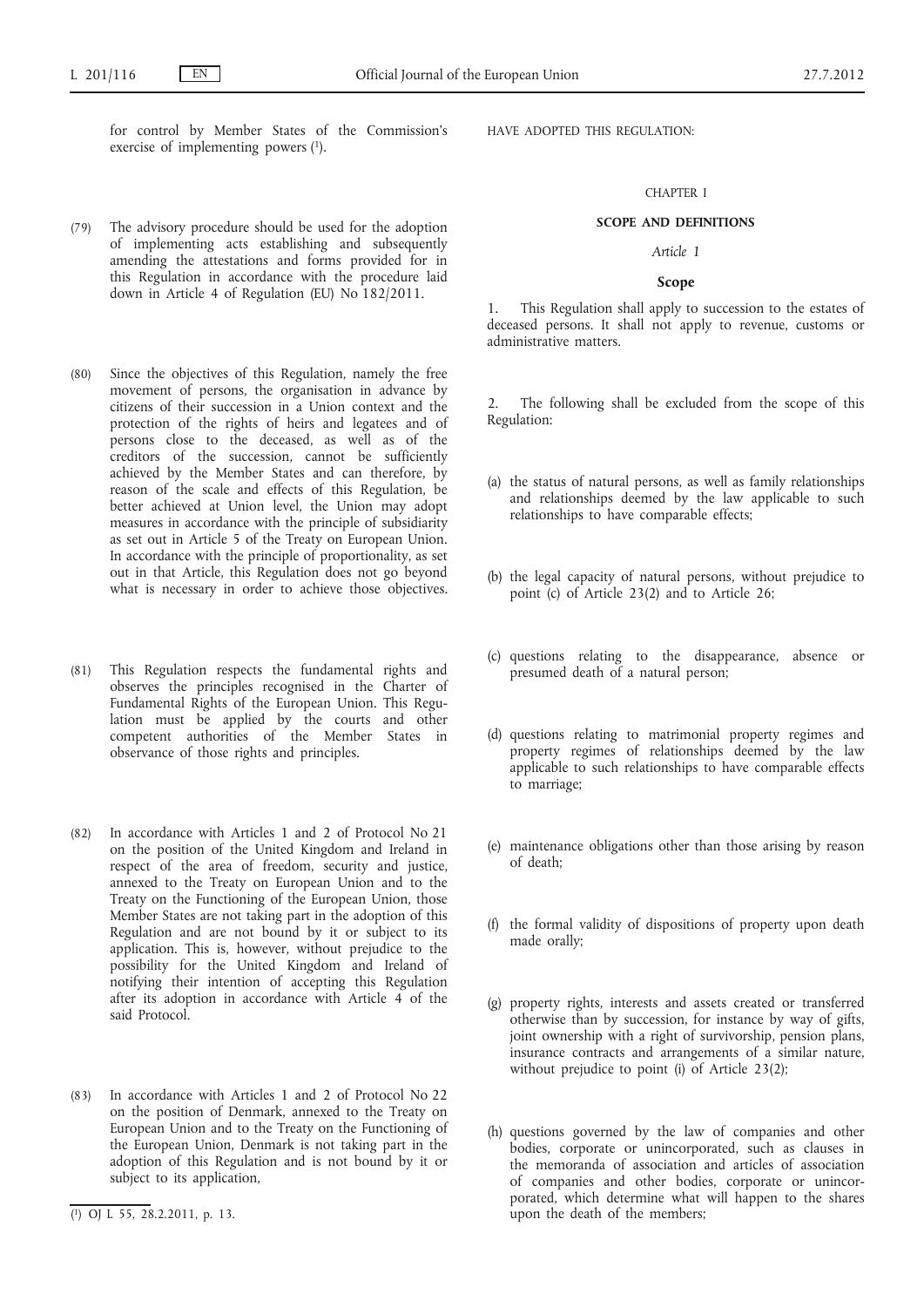- (i) the dissolution, extinction and merger of companies and other bodies, corporate or unincorporated;
- (j) the creation, administration and dissolution of trusts;
- (k) the nature of rights *in rem*; and
- (l) any recording in a register of rights in immovable or movable property, including the legal requirements for such recording, and the effects of recording or failing to record such rights in a register.

## **Competence in matters of succession within the Member States**

This Regulation shall not affect the competence of the authorities of the Member States to deal with matters of succession.

#### *Article 3*

# **Definitions**

- 1. For the purposes of this Regulation:
- (a) 'succession' means succession to the estate of a deceased person and covers all forms of transfer of assets, rights and obligations by reason of death, whether by way of a voluntary transfer under a disposition of property upon death or a transfer through intestate succession;
- (b) 'agreement as to succession' means an agreement, including an agreement resulting from mutual wills, which, with or without consideration, creates, modifies or terminates rights to the future estate or estates of one or more persons party to the agreement;
- (c) 'joint will' means a will drawn up in one instrument by two or more persons;
- (d) 'disposition of property upon death' means a will, a joint will or an agreement as to succession;
- (e) 'Member State of origin' means the Member State in which the decision has been given, the court settlement approved or concluded, the authentic instrument established or the European Certificate of Succession issued;
- (f) 'Member State of enforcement' means the Member State in which the declaration of enforceability or the enforcement of the decision, court settlement or authentic instrument is sought;
- (g) 'decision' means any decision in a matter of succession given by a court of a Member State, whatever the decision may be called, including a decision on the determination of costs or expenses by an officer of the court;
- (h) 'court settlement' means a settlement in a matter of succession which has been approved by a court or concluded before a court in the course of proceedings;
- (i) 'authentic instrument' means a document in a matter of succession which has been formally drawn up or registered as an authentic instrument in a Member State and the authenticity of which:
	- (i) relates to the signature and the content of the authentic instrument; and
	- (ii) has been established by a public authority or other authority empowered for that purpose by the Member State of origin.

2. For the purposes of this Regulation, the term 'court' means any judicial authority and all other authorities and legal professionals with competence in matters of succession which exercise judicial functions or act pursuant to a delegation of power by a judicial authority or act under the control of a judicial authority, provided that such other authorities and legal professionals offer guarantees with regard to impartiality and the right of all parties to be heard and provided that their decisions under the law of the Member State in which they operate:

- (a) may be made the subject of an appeal to or review by a judicial authority; and
- (b) have a similar force and effect as a decision of a judicial authority on the same matter.

The Member States shall notify the Commission of the other authorities and legal professionals referred to in the first subparagraph in accordance with Article 79.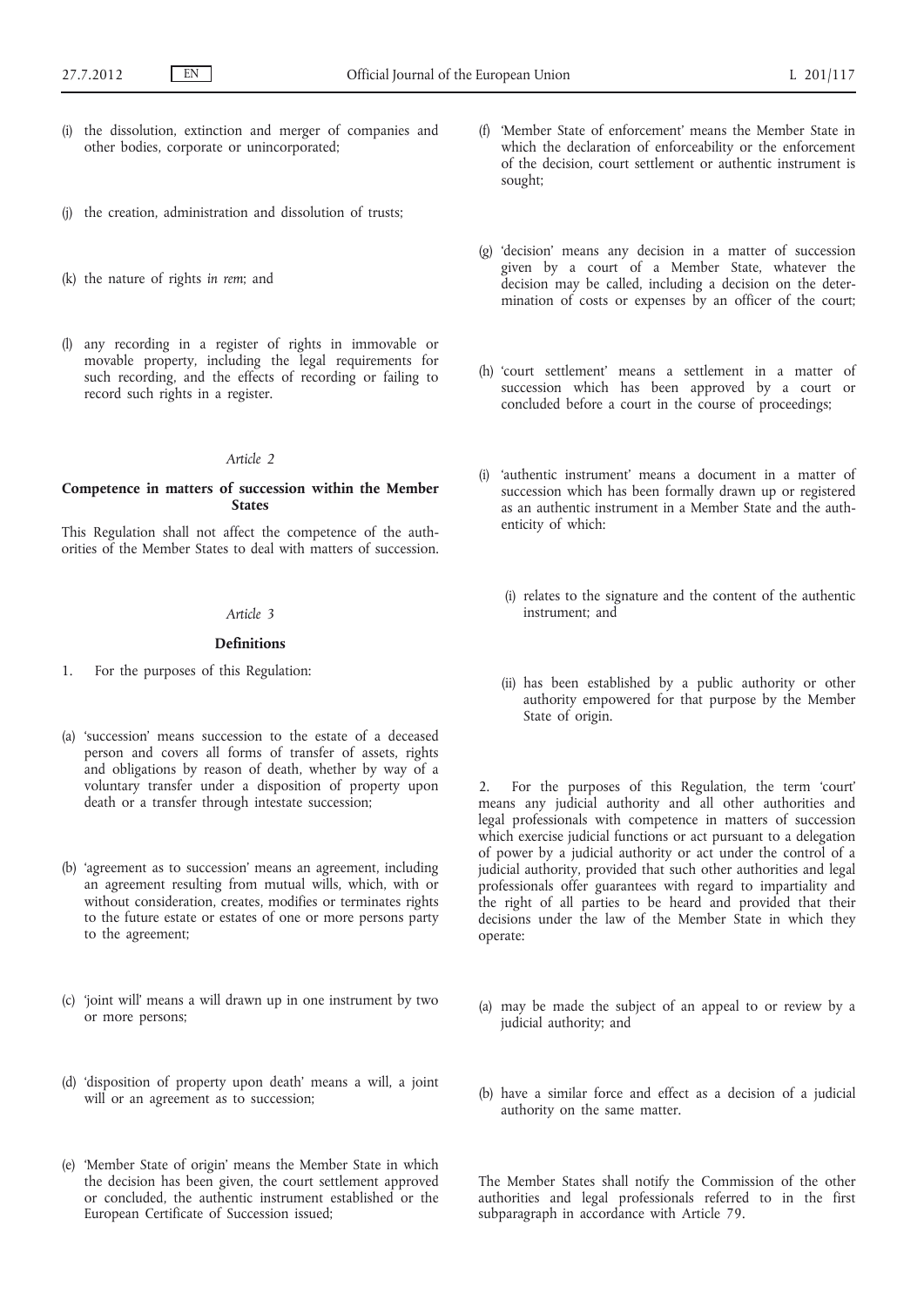# CHAPTER II

# **JURISDICTION**

### *Article 4*

# **General jurisdiction**

The courts of the Member State in which the deceased had his habitual residence at the time of death shall have jurisdiction to rule on the succession as a whole.

## *Article 5*

## **Choice-of-court agreement**

1. Where the law chosen by the deceased to govern his succession pursuant to Article 22 is the law of a Member State, the parties concerned may agree that a court or the courts of that Member State are to have exclusive jurisdiction to rule on any succession matter.

2. Such a choice-of-court agreement shall be expressed in writing, dated and signed by the parties concerned. Any communication by electronic means which provides a durable record of the agreement shall be deemed equivalent to writing.

## *Article 6*

# **Declining of jurisdiction in the event of a choice of law**

Where the law chosen by the deceased to govern his succession pursuant to Article 22 is the law of a Member State, the court seised pursuant to Article 4 or Article 10:

- (a) may, at the request of one of the parties to the proceedings, decline jurisdiction if it considers that the courts of the Member State of the chosen law are better placed to rule on the succession, taking into account the practical circumstances of the succession, such as the habitual residence of the parties and the location of the assets; or
- (b) shall decline jurisdiction if the parties to the proceedings have agreed, in accordance with Article 5, to confer jurisdiction on a court or the courts of the Member State of the chosen law.

#### *Article 7*

#### **Jurisdiction in the event of a choice of law**

The courts of a Member State whose law had been chosen by the deceased pursuant to Article 22 shall have jurisdiction to rule on the succession if:

- (a) a court previously seised has declined jurisdiction in the same case pursuant to Article 6;
- (b) the parties to the proceedings have agreed, in accordance with Article 5, to confer jurisdiction on a court or the courts of that Member State; or
- (c) the parties to the proceedings have expressly accepted the jurisdiction of the court seised.

## *Article 8*

## **Closing of own-motion proceedings in the event of a choice of law**

A court which has opened succession proceedings of its own motion under Article 4 or Article 10 shall close the proceedings if the parties to the proceedings have agreed to settle the succession amicably out of court in the Member State whose law had been chosen by the deceased pursuant to Article 22.

## *Article 9*

#### **Jurisdiction based on appearance**

Where, in the course of proceedings before a court of a Member State exercising jurisdiction pursuant to Article 7, it appears that not all the parties to those proceedings were party to the choice-of-court agreement, the court shall continue to exercise jurisdiction if the parties to the proceedings who were not party to the agreement enter an appearance without contesting the jurisdiction of the court.

If the jurisdiction of the court referred to in paragraph 1 is contested by parties to the proceedings who were not party to the agreement, the court shall decline jurisdiction.

In that event, jurisdiction to rule on the succession shall lie with the courts having jurisdiction pursuant to Article 4 or Article 10.

#### *Article 10*

#### **Subsidiary jurisdiction**

Where the habitual residence of the deceased at the time of death is not located in a Member State, the courts of a Member State in which assets of the estate are located shall nevertheless have jurisdiction to rule on the succession as a whole in so far as:

(a) the deceased had the nationality of that Member State at the time of death; or, failing that,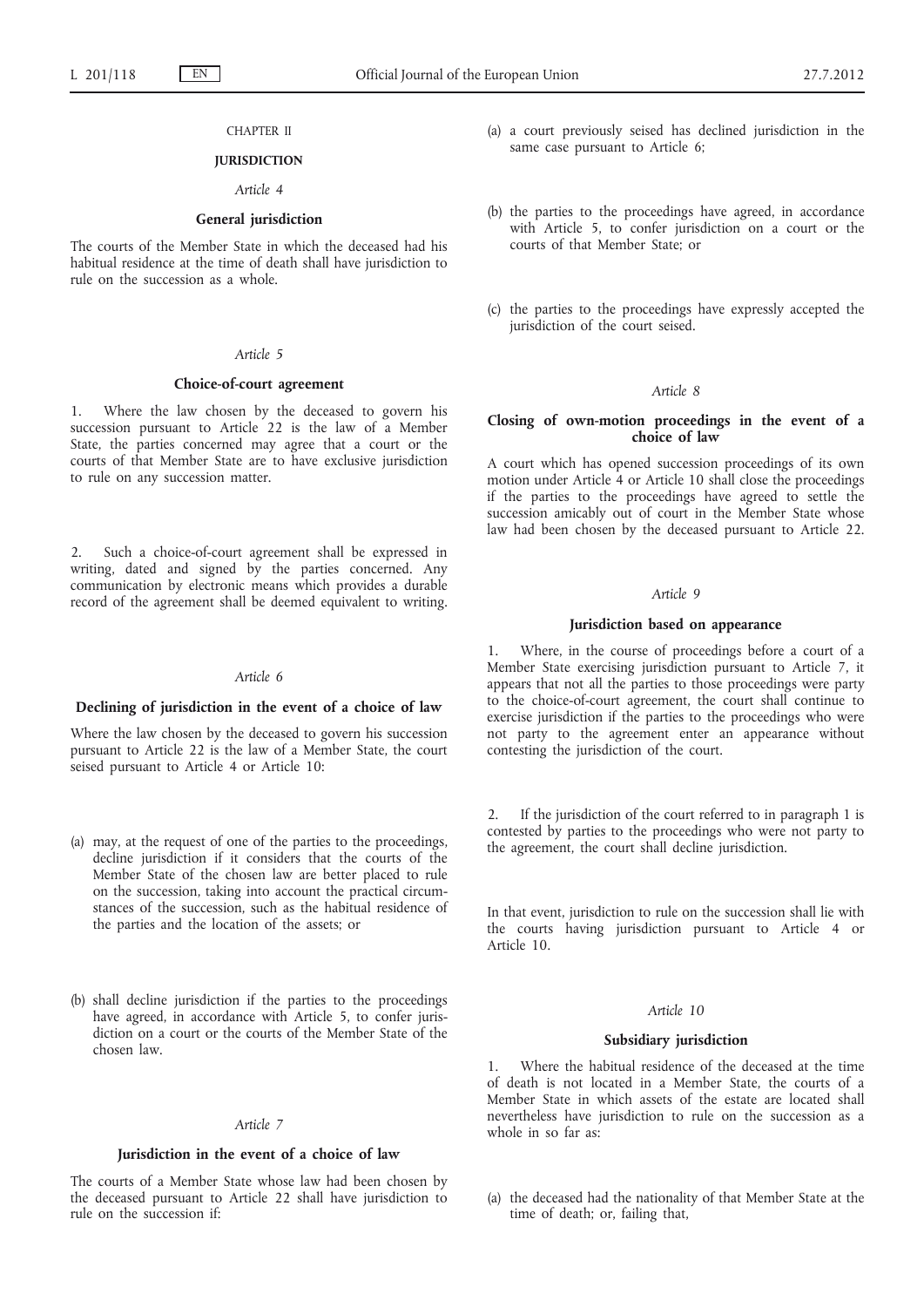(b) the deceased had his previous habitual residence in that Member State, provided that, at the time the court is seised, a period of not more than five years has elapsed since that habitual residence changed.

2. Where no court in a Member State has jurisdiction pursuant to paragraph 1, the courts of the Member State in which assets of the estate are located shall nevertheless have jurisdiction to rule on those assets.

## *Article 11*

#### *Forum necessitatis*

Where no court of a Member State has jurisdiction pursuant to other provisions of this Regulation, the courts of a Member State may, on an exceptional basis, rule on the succession if proceedings cannot reasonably be brought or conducted or would be impossible in a third State with which the case is closely connected.

The case must have a sufficient connection with the Member State of the court seised.

#### *Article 12*

## **Limitation of proceedings**

1. Where the estate of the deceased comprises assets located in a third State, the court seised to rule on the succession may, at the request of one of the parties, decide not to rule on one or more of such assets if it may be expected that its decision in respect of those assets will not be recognised and, where applicable, declared enforceable in that third State.

2. Paragraph 1 shall not affect the right of the parties to limit the scope of the proceedings under the law of the Member State of the court seised.

## *Article 13*

## **Acceptance or waiver of the succession, of a legacy or of a reserved share**

In addition to the court having jurisdiction to rule on the succession pursuant to this Regulation, the courts of the Member State of the habitual residence of any person who, under the law applicable to the succession, may make, before a court, a declaration concerning the acceptance or waiver of the succession, of a legacy or of a reserved share, or a declaration designed to limit the liability of the person concerned in respect of the liabilities under the succession, shall have jurisdiction to receive such declarations where, under the law of that Member State, such declarations may be made before a court.

#### *Article 14*

## **Seising of a court**

For the purposes of this Chapter, a court shall be deemed to be seised:

- (a) at the time when the document instituting the proceedings or an equivalent document is lodged with the court, provided that the applicant has not subsequently failed to take the steps he was required to take to have service effected on the defendant;
- (b) if the document has to be served before being lodged with the court, at the time when it is received by the authority responsible for service, provided that the applicant has not subsequently failed to take the steps he was required to take to have the document lodged with the court; or
- (c) if the proceedings are opened of the court's own motion, at the time when the decision to open the proceedings is taken by the court, or, where such a decision is not required, at the time when the case is registered by the court.

## *Article 15*

#### **Examination as to jurisdiction**

Where a court of a Member State is seised of a succession matter over which it has no jurisdiction under this Regulation, it shall declare of its own motion that it has no jurisdiction.

#### *Article 16*

#### **Examination as to admissibility**

1. Where a defendant habitually resident in a State other than the Member State where the action was brought does not enter an appearance, the court having jurisdiction shall stay the proceedings so long as it is not shown that the defendant has been able to receive the document instituting the proceedings or an equivalent document in time to arrange for his defence, or that all necessary steps have been taken to that end.

2. Article 19 of Regulation (EC) No 1393/2007 of the European Parliament and of the Council of 13 November 2007 on the service in the Member States of judicial and extrajudicial documents in civil or commercial matters (service of documents) (1) shall apply instead of paragraph 1 of this Article if the document instituting the proceedings or an equivalent document had to be transmitted from one Member State to another pursuant to that Regulation.

<sup>(</sup> 1) OJ L 324, 10.12.2007, p. 79.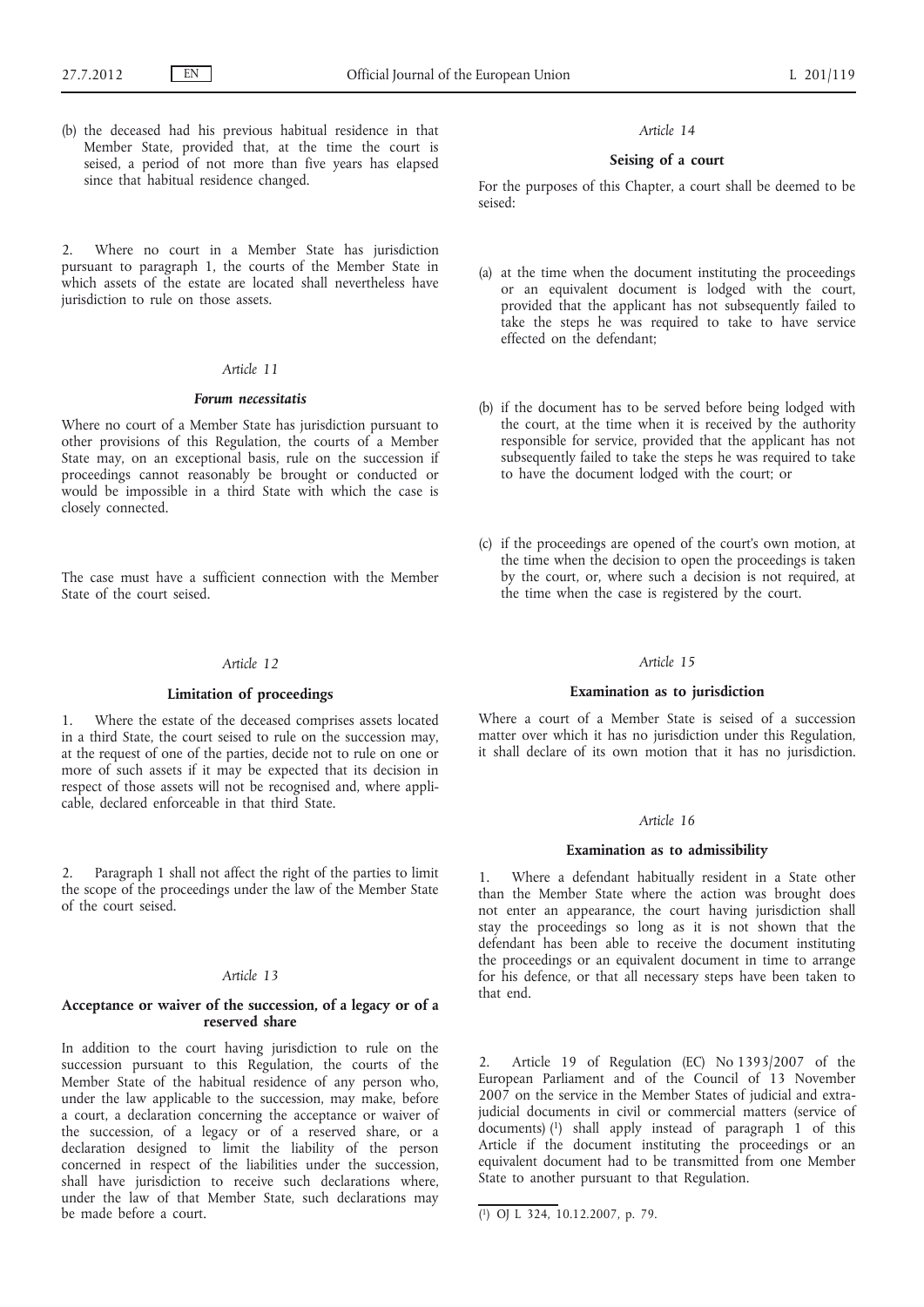Where Regulation (EC) No 1393/2007 is not applicable, Article 15 of the Hague Convention of 15 November 1965 on the Service Abroad of Judicial and Extrajudicial Documents in Civil or Commercial Matters shall apply if the document instituting the proceedings or an equivalent document had to be transmitted abroad pursuant to that Convention.

#### *Article 17*

#### *Lis pendens*

Where proceedings involving the same cause of action and between the same parties are brought in the courts of different Member States, any court other than the court first seised shall of its own motion stay its proceedings until such time as the jurisdiction of the court first seised is established.

2. Where the jurisdiction of the court first seised is established, any court other than the court first seised shall decline jurisdiction in favour of that court.

#### *Article 18*

#### **Related actions**

1. Where related actions are pending in the courts of different Member States, any court other than the court first seised may stay its proceedings.

2. Where those actions are pending at first instance, any court other than the court first seised may also, on the application of one of the parties, decline jurisdiction if the court first seised has jurisdiction over the actions in question and its law permits the consolidation thereof.

3. For the purposes of this Article, actions are deemed to be related where they are so closely connected that it is expedient to hear and determine them together to avoid the risk of irreconcilable decisions resulting from separate proceedings.

# *Article 19*

## **Provisional, including protective, measures**

Application may be made to the courts of a Member State for such provisional, including protective, measures as may be available under the law of that State, even if, under this Regulation, the courts of another Member State have jurisdiction as to the substance of the matter.

#### CHAPTER III

## **APPLICABLE LAW**

#### *Article 20*

## **Universal application**

Any law specified by this Regulation shall be applied whether or not it is the law of a Member State.

# *Article 21*

# **General rule**

1. Unless otherwise provided for in this Regulation, the law applicable to the succession as a whole shall be the law of the State in which the deceased had his habitual residence at the time of death.

2. Where, by way of exception, it is clear from all the circumstances of the case that, at the time of death, the deceased was manifestly more closely connected with a State other than the State whose law would be applicable under paragraph 1, the law applicable to the succession shall be the law of that other State.

#### *Article 22*

#### **Choice of law**

1. A person may choose as the law to govern his succession as a whole the law of the State whose nationality he possesses at the time of making the choice or at the time of death.

A person possessing multiple nationalities may choose the law of any of the States whose nationality he possesses at the time of making the choice or at the time of death.

The choice shall be made expressly in a declaration in the form of a disposition of property upon death or shall be demonstrated by the terms of such a disposition.

The substantive validity of the act whereby the choice of law was made shall be governed by the chosen law.

4. Any modification or revocation of the choice of law shall meet the requirements as to form for the modification or revocation of a disposition of property upon death.

## *Article 23*

## **The scope of the applicable law**

The law determined pursuant to Article 21 or Article 22 shall govern the succession as a whole.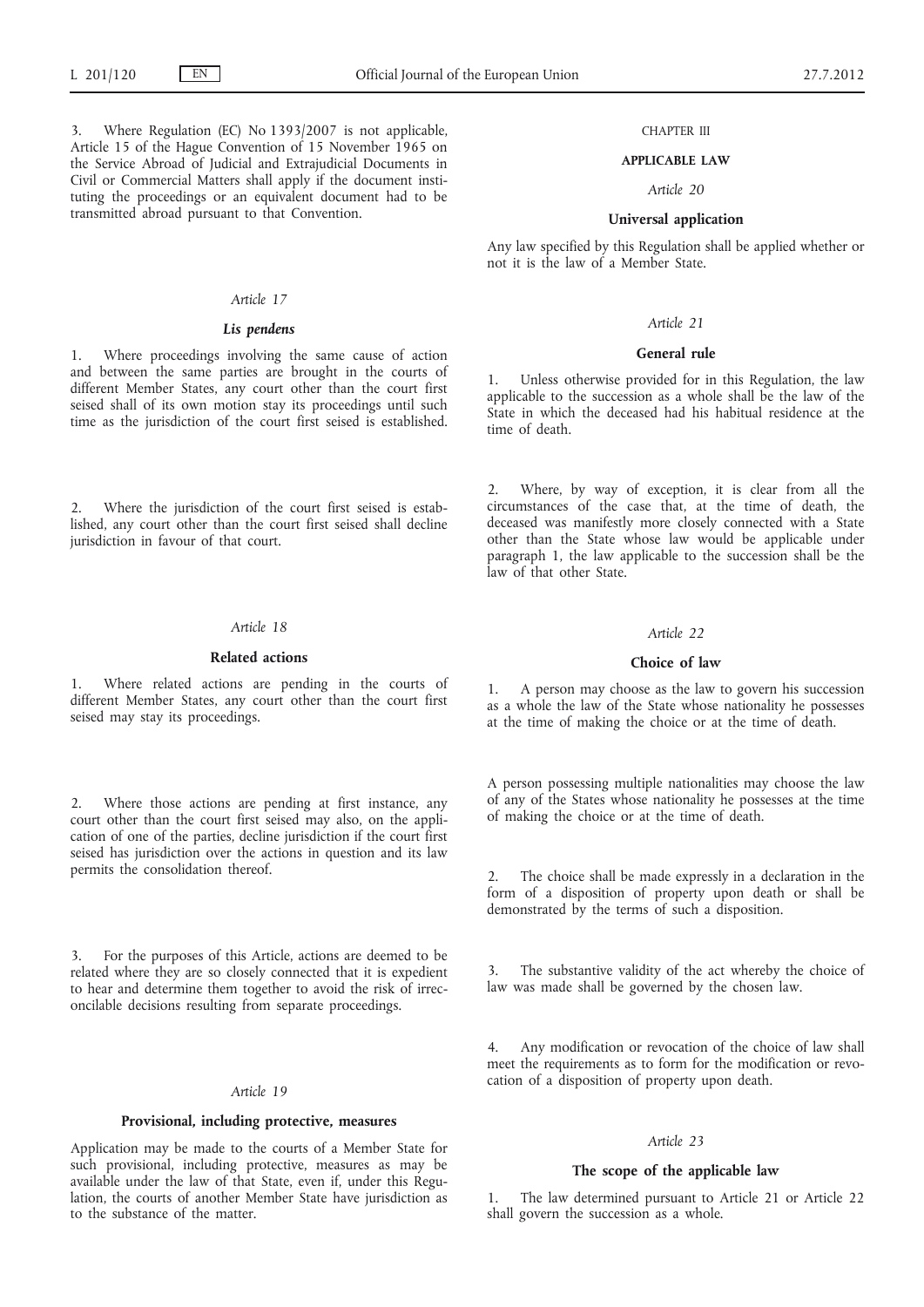- 2. That law shall govern in particular:
- (a) the causes, time and place of the opening of the succession;
- (b) the determination of the beneficiaries, of their respective shares and of the obligations which may be imposed on them by the deceased, and the determination of other succession rights, including the succession rights of the surviving spouse or partner;
- (c) the capacity to inherit;
- (d) disinheritance and disqualification by conduct;
- (e) the transfer to the heirs and, as the case may be, to the legatees of the assets, rights and obligations forming part of the estate, including the conditions and effects of the acceptance or waiver of the succession or of a legacy;
- (f) the powers of the heirs, the executors of the wills and other administrators of the estate, in particular as regards the sale of property and the payment of creditors, without prejudice to the powers referred to in Article 29(2) and  $(3)$ ;
- (g) liability for the debts under the succession;
- (h) the disposable part of the estate, the reserved shares and other restrictions on the disposal of property upon death as well as claims which persons close to the deceased may have against the estate or the heirs;
- (i) any obligation to restore or account for gifts, advancements or legacies when determining the shares of the different beneficiaries; and
- (j) the sharing-out of the estate.

## **Dispositions of property upon death other than agreements as to succession**

1. A disposition of property upon death other than an agreement as to succession shall be governed, as regards its admissibility and substantive validity, by the law which, under this Regulation, would have been applicable to the succession of the person who made the disposition if he had died on the day on which the disposition was made.

2. Notwithstanding paragraph 1, a person may choose as the law to govern his disposition of property upon death, as regards its admissibility and substantive validity, the law which that person could have chosen in accordance with Article 22 on the conditions set out therein.

3. Paragraph 1 shall apply, as appropriate, to the modification or revocation of a disposition of property upon death other than an agreement as to succession. In the event of a choice of law in accordance with paragraph 2, the modification or revocation shall be governed by the chosen law.

## *Article 25*

#### **Agreements as to succession**

1. An agreement as to succession regarding the succession of one person shall be governed, as regards its admissibility, its substantive validity and its binding effects between the parties, including the conditions for its dissolution, by the law which, under this Regulation, would have been applicable to the succession of that person if he had died on the day on which the agreement was concluded.

2. An agreement as to succession regarding the succession of several persons shall be admissible only if it is admissible under all the laws which, under this Regulation, would have governed the succession of all the persons involved if they had died on the day on which the agreement was concluded.

An agreement as to succession which is admissible pursuant to the first subparagraph shall be governed, as regards its substantive validity and its binding effects between the parties, including the conditions for its dissolution, by the law, from among those referred to in the first subparagraph, with which it has the closest connection.

3. Notwithstanding paragraphs 1 and 2, the parties may choose as the law to govern their agreement as to succession, as regards its admissibility, its substantive validity and its binding effects between the parties, including the conditions for its dissolution, the law which the person or one of the persons whose estate is involved could have chosen in accordance with Article 22 on the conditions set out therein.

#### *Article 26*

## **Substantive validity of dispositions of property upon death**

1. For the purposes of Articles 24 and 25 the following elements shall pertain to substantive validity:

(a) the capacity of the person making the disposition of property upon death to make such a disposition;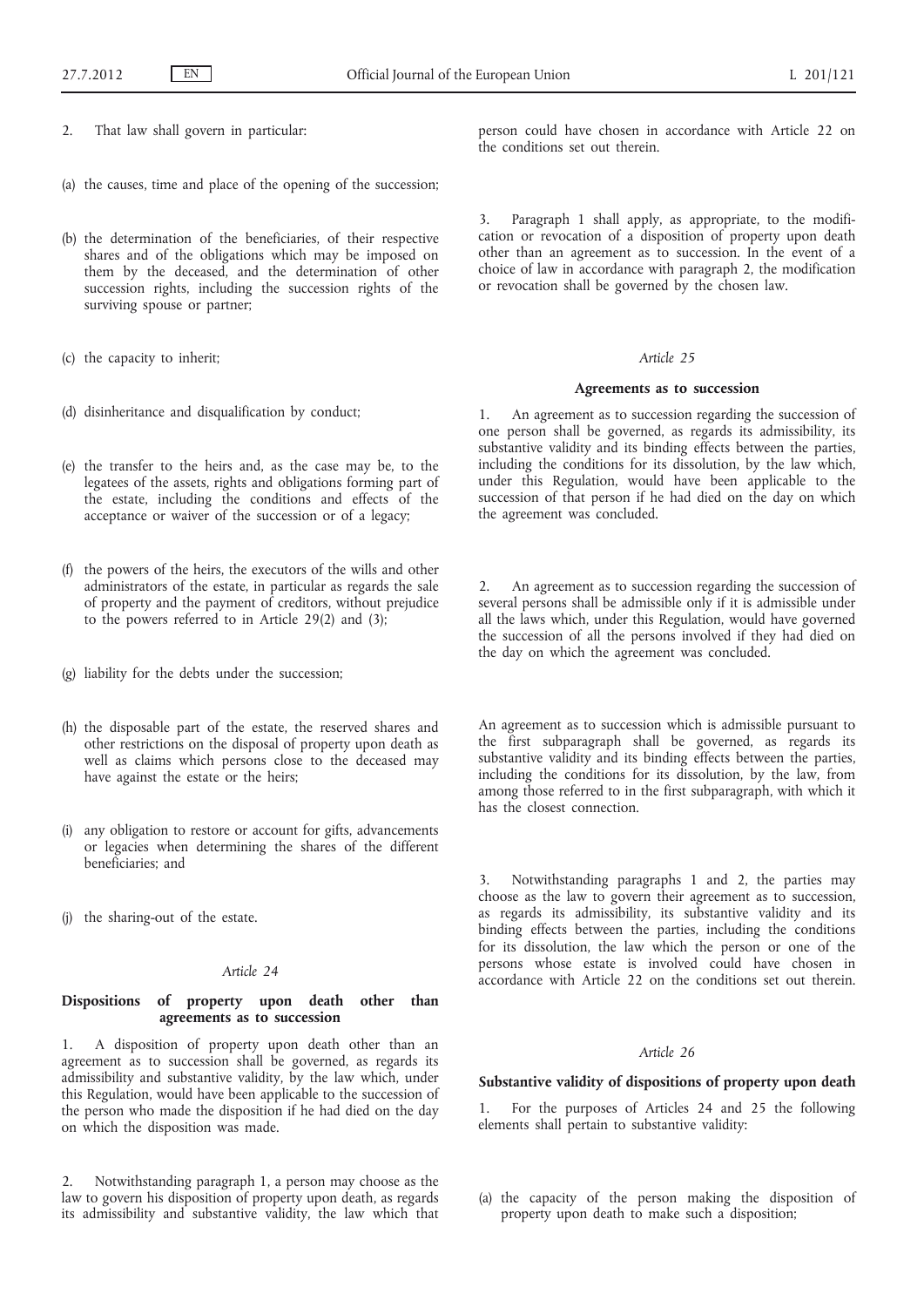- (b) the particular causes which bar the person making the disposition from disposing in favour of certain persons or which bar a person from receiving succession property from the person making the disposition;
- (c) the admissibility of representation for the purposes of making a disposition of property upon death;
- (d) the interpretation of the disposition;
- (e) fraud, duress, mistake and any other questions relating to the consent or intention of the person making the disposition.

2. Where a person has the capacity to make a disposition of property upon death under the law applicable pursuant to Article 24 or Article 25, a subsequent change of the law applicable shall not affect his capacity to modify or revoke such a disposition.

#### *Article 27*

## **Formal validity of dispositions of property upon death made in writing**

1. A disposition of property upon death made in writing shall be valid as regards form if its form complies with the law:

- (a) of the State in which the disposition was made or the agreement as to succession concluded;
- (b) of a State whose nationality the testator or at least one of the persons whose succession is concerned by an agreement as to succession possessed, either at the time when the disposition was made or the agreement concluded, or at the time of death;
- (c) of a State in which the testator or at least one of the persons whose succession is concerned by an agreement as to succession had his domicile, either at the time when the disposition was made or the agreement concluded, or at the time of death;
- (d) of the State in which the testator or at least one of the persons whose succession is concerned by an agreement as to succession had his habitual residence, either at the time when the disposition was made or the agreement concluded, or at the time of death; or
- (e) in so far as immovable property is concerned, of the State in which that property is located.

The determination of the question whether or not the testator or any person whose succession is concerned by the agreement as to succession had his domicile in a particular State shall be governed by the law of that State.

2. Paragraph 1 shall also apply to dispositions of property upon death modifying or revoking an earlier disposition. The modification or revocation shall also be valid as regards form if it complies with any one of the laws according to the terms of which, under paragraph 1, the disposition of property upon death which has been modified or revoked was valid.

3. For the purposes of this Article, any provision of law which limits the permitted forms of dispositions of property upon death by reference to the age, nationality or other personal conditions of the testator or of the persons whose succession is concerned by an agreement as to succession shall be deemed to pertain to matters of form. The same rule shall apply to the qualifications to be possessed by any witnesses required for the validity of a disposition of property upon death.

# *Article 28*

# **Validity as to form of a declaration concerning acceptance or waiver**

A declaration concerning the acceptance or waiver of the succession, of a legacy or of a reserved share, or a declaration designed to limit the liability of the person making the declaration, shall be valid as to form where it meets the requirements of:

- (a) the law applicable to the succession pursuant to Article 21 or Article 22; or
- (b) the law of the State in which the person making the declaration has his habitual residence.

## *Article 29*

#### **Special rules on the appointment and powers of an administrator of the estate in certain situations**

1. Where the appointment of an administrator is mandatory or mandatory upon request under the law of the Member State whose courts have jurisdiction to rule on the succession pursuant to this Regulation and the law applicable to the succession is a foreign law, the courts of that Member State may, when seised, appoint one or more administrators of the estate under their own law, subject to the conditions laid down in this Article.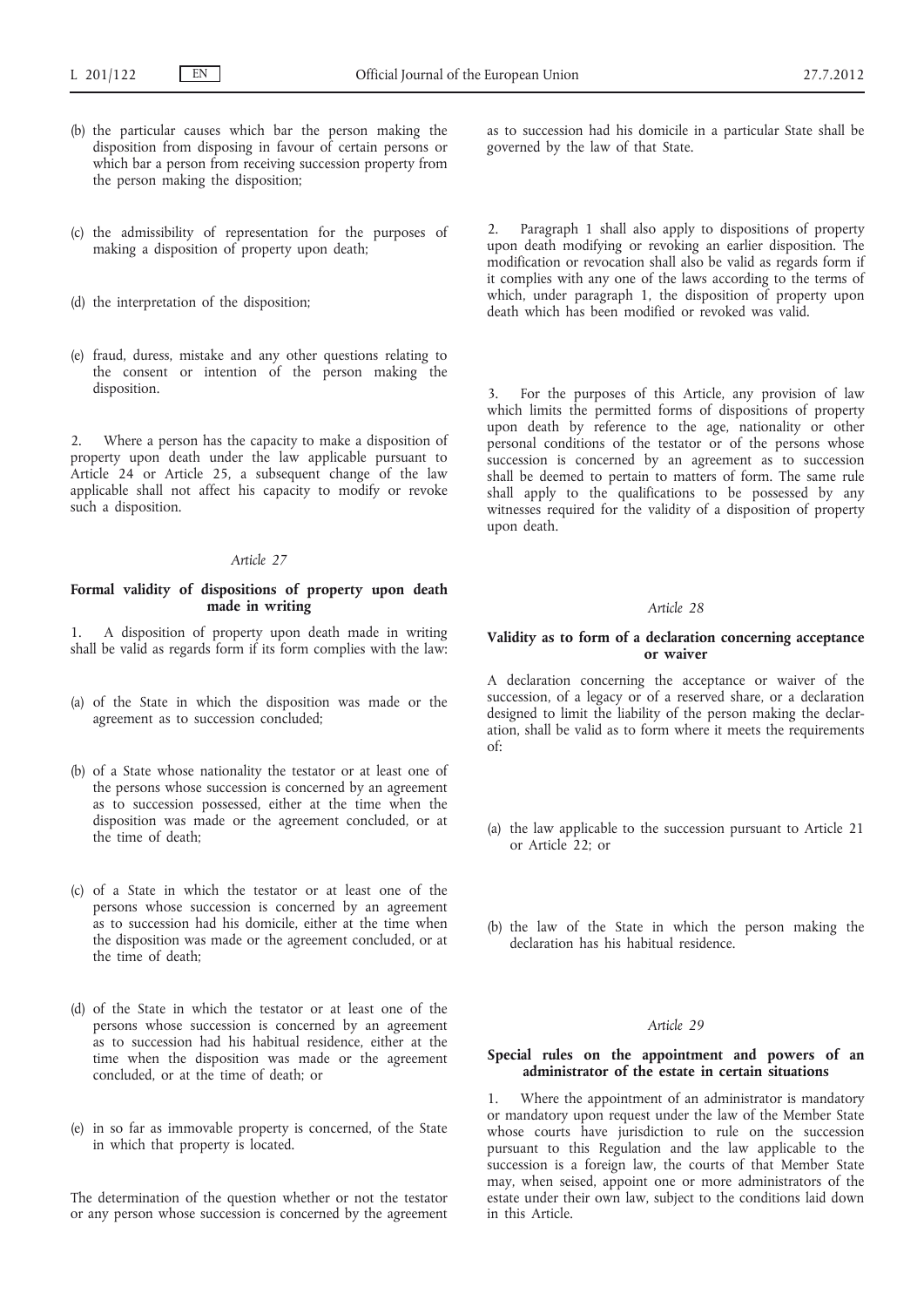The administrator(s) appointed pursuant to this paragraph shall be the person(s) entitled to execute the will of the deceased and/or to administer the estate under the law applicable to the succession. Where that law does not provide for the administration of the estate by a person who is not a beneficiary, the courts of the Member State in which the administrator is to be appointed may appoint a third-party administrator under their own law if that law so requires and there is a serious conflict of interests between the beneficiaries or between the beneficiaries and the creditors or other persons having guaranteed the debts of the deceased, a disagreement amongst the beneficiaries on the administration of the estate or a complex estate to administer due to the nature of the assets.

The administrator(s) appointed pursuant to this paragraph shall be the only person(s) entitled to exercise the powers referred to in paragraph 2 or 3.

2. The person(s) appointed as administrator(s) pursuant to paragraph 1 shall exercise the powers to administer the estate which he or they may exercise under the law applicable to the succession. The appointing court may, in its decision, lay down specific conditions for the exercise of such powers in accordance with the law applicable to the succession.

Where the law applicable to the succession does not provide for sufficient powers to preserve the assets of the estate or to protect the rights of the creditors or of other persons having guaranteed the debts of the deceased, the appointing court may decide to allow the administrator(s) to exercise, on a residual basis, the powers provided for to that end by its own law and may, in its decision, lay down specific conditions for the exercise of such powers in accordance with that law.

When exercising such residual powers, however, the administrator(s) shall respect the law applicable to the succession as regards the transfer of ownership of succession property, liability for the debts under the succession, the rights of the beneficiaries, including, where applicable, the right to accept or to waive the succession, and, where applicable, the powers of the executor of the will of the deceased.

3. Notwithstanding paragraph 2, the court appointing one or more administrators pursuant to paragraph 1 may, by way of exception, where the law applicable to the succession is the law of a third State, decide to vest in those administrators all the powers of administration provided for by the law of the Member State in which they are appointed.

When exercising such powers, however, the administrators shall respect, in particular, the determination of the beneficiaries and their succession rights, including their rights to a reserved share or claim against the estate or the heirs under the law applicable to the succession.

#### *Article 30*

## **Special rules imposing restrictions concerning or affecting the succession in respect of certain assets**

Where the law of the State in which certain immovable property, certain enterprises or other special categories of assets are located contains special rules which, for economic, family or social considerations, impose restrictions concerning or affecting the succession in respect of those assets, those special rules shall apply to the succession in so far as, under the law of that State, they are applicable irrespective of the law applicable to the succession.

## *Article 31*

## **Adaptation of rights** *in rem*

Where a person invokes a right *in rem* to which he is entitled under the law applicable to the succession and the law of the Member State in which the right is invoked does not know the right *in rem* in question, that right shall, if necessary and to the extent possible, be adapted to the closest equivalent right *in rem* under the law of that State, taking into account the aims and the interests pursued by the specific right *in rem* and the effects attached to it.

#### *Article 32*

#### *Commorientes*

Where two or more persons whose successions are governed by different laws die in circumstances in which it is uncertain in what order their deaths occurred, and where those laws provide differently for that situation or make no provision for it at all, none of the deceased persons shall have any rights to the succession of the other or others.

# *Article 33*

#### **Estate without a claimant**

To the extent that, under the law applicable to the succession pursuant to this Regulation, there is no heir or legatee for any assets under a disposition of property upon death and no natural person is an heir by operation of law, the application of the law so determined shall not preclude the right of a Member State or of an entity appointed for that purpose by that Member State to appropriate under its own law the assets of the estate located on its territory, provided that the creditors are entitled to seek satisfaction of their claims out of the assets of the estate as a whole.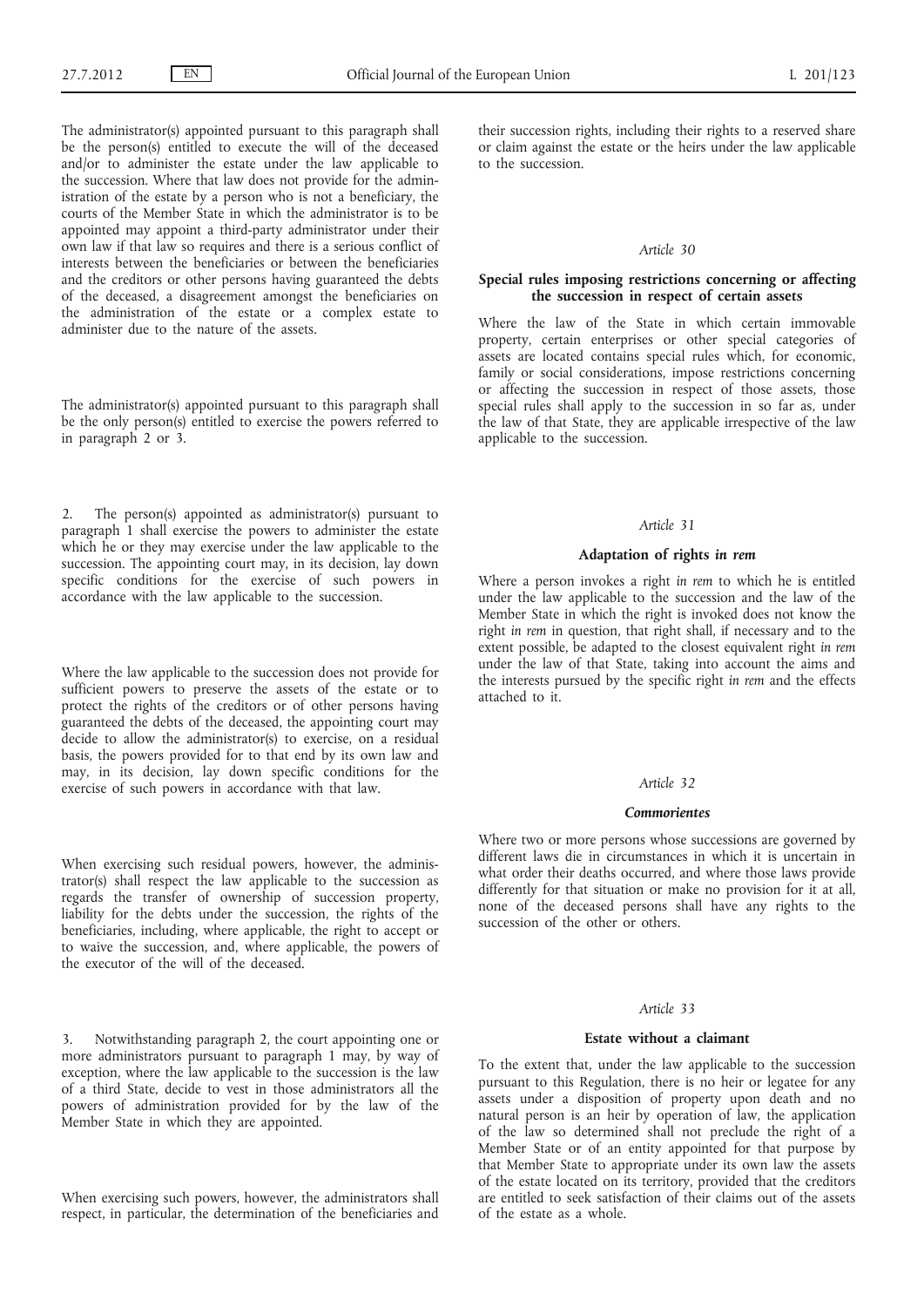## *Renvoi*

1. The application of the law of any third State specified by this Regulation shall mean the application of the rules of law in force in that State, including its rules of private international law in so far as those rules make a *renvoi*:

(a) to the law of a Member State; or

(b) to the law of another third State which would apply its own law.

2. No *renvoi* shall apply with respect to the laws referred to in Article 21(2), Article 22, Article 27, point (b) of Article 28 and Article 30.

#### *Article 35*

#### **Public policy** *(ordre public)*

The application of a provision of the law of any State specified by this Regulation may be refused only if such application is manifestly incompatible with the public policy (*ordre public*) of the forum.

#### *Article 36*

#### **States with more than one legal system – territorial conflicts of laws**

1. Where the law specified by this Regulation is that of a State which comprises several territorial units each of which has its own rules of law in respect of succession, the internal conflict-of-laws rules of that State shall determine the relevant territorial unit whose rules of law are to apply.

- 2. In the absence of such internal conflict-of-laws rules:
- (a) any reference to the law of the State referred to in paragraph 1 shall, for the purposes of determining the law applicable pursuant to provisions referring to the habitual residence of the deceased, be construed as referring to the law of the territorial unit in which the deceased had his habitual residence at the time of death;
- (b) any reference to the law of the State referred to in paragraph 1 shall, for the purposes of determining the law applicable pursuant to provisions referring to the nationality of the deceased, be construed as referring to the law of the territorial unit with which the deceased had the closest connection;
- (c) any reference to the law of the State referred to in paragraph 1 shall, for the purposes of determining the

law applicable pursuant to any other provisions referring to other elements as connecting factors, be construed as referring to the law of the territorial unit in which the relevant element is located.

3. Notwithstanding paragraph 2, any reference to the law of the State referred to in paragraph 1 shall, for the purposes of determining the relevant law pursuant to Article 27, in the absence of internal conflict-of-laws rules in that State, be construed as referring to the law of the territorial unit with which the testator or the persons whose succession is concerned by the agreement as to succession had the closest connection.

#### *Article 37*

## **States with more than one legal system – inter-personal conflicts of laws**

In relation to a State which has two or more systems of law or sets of rules applicable to different categories of persons in respect of succession, any reference to the law of that State shall be construed as referring to the system of law or set of rules determined by the rules in force in that State. In the absence of such rules, the system of law or the set of rules with which the deceased had the closest connection shall apply.

## *Article 38*

## **Non-application of this Regulation to internal conflicts of laws**

A Member State which comprises several territorial units each of which has its own rules of law in respect of succession shall not be required to apply this Regulation to conflicts of laws arising between such units only.

#### CHAPTER IV

# **RECOGNITION, ENFORCEABILITY AND ENFORCEMENT OF DECISIONS**

# *Article 39*

#### **Recognition**

1. A decision given in a Member State shall be recognised in the other Member States without any special procedure being required.

Any interested party who raises the recognition of a decision as the principal issue in a dispute may, in accordance with the procedure provided for in Articles 45 to 58, apply for that decision to be recognised.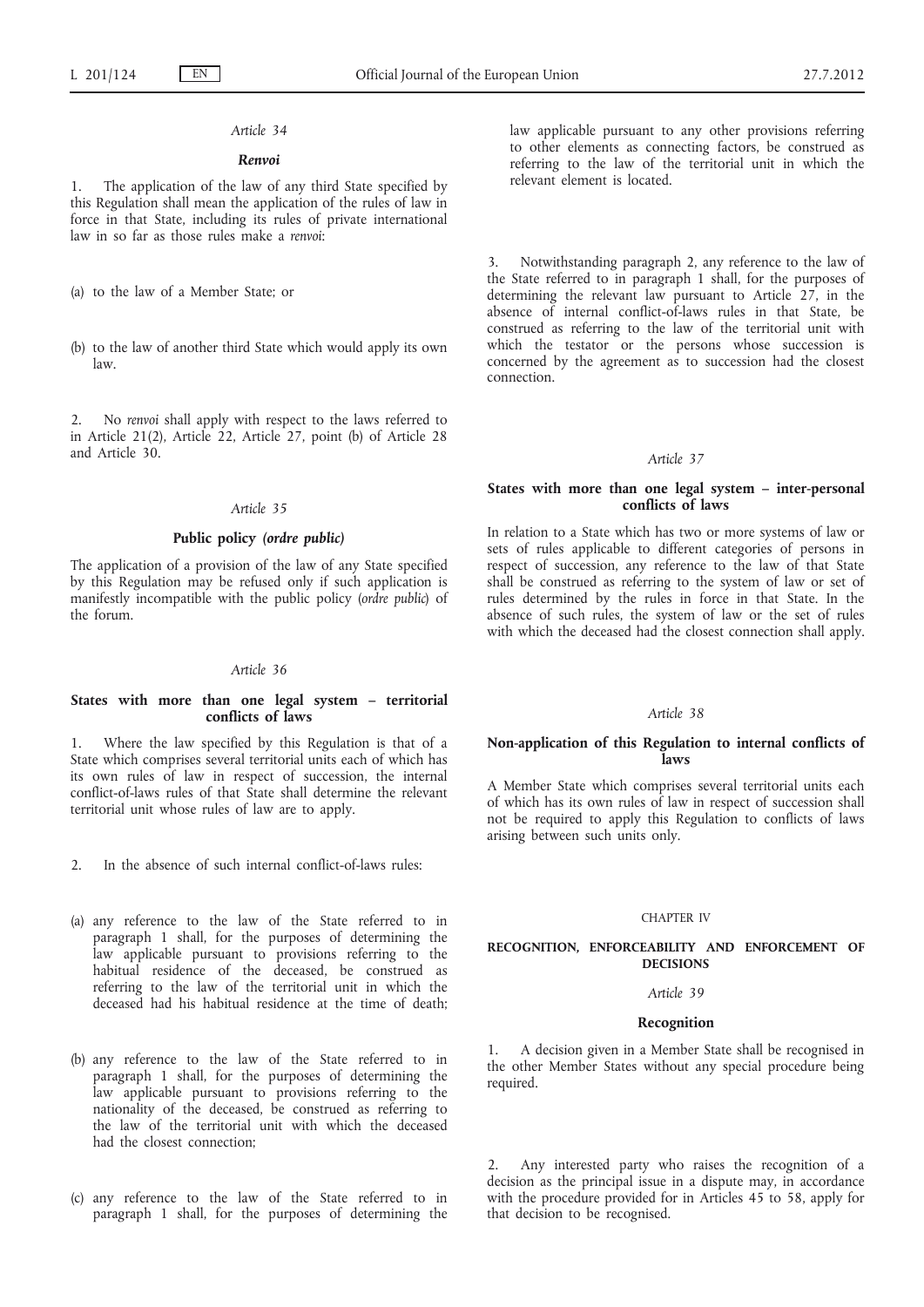If the outcome of the proceedings in a court of a Member State depends on the determination of an incidental question of recognition, that court shall have jurisdiction over that question.

#### *Article 40*

#### **Grounds of non-recognition**

A decision shall not be recognised:

(a) if such recognition is manifestly contrary to public policy (*ordre public*) in the Member State in which recognition is sought;

(b) where it was given in default of appearance, if the defendant was not served with the document which instituted the proceedings or with an equivalent document in sufficient

*Article 44*

for in Articles 45 to 58.

# **Determination of domicile**

*Article 43* **Enforceability** Decisions given in a Member State and enforceable in that State shall be enforceable in another Member State when, on the application of any interested party, they have been declared enforceable there in accordance with the procedure provided

To determine whether, for the purposes of the procedure provided for in Articles 45 to 58, a party is domiciled in the Member State of enforcement, the court seised shall apply the internal law of that Member State.

## *Article 45*

## **Jurisdiction of local courts**

The application for a declaration of enforceability shall be submitted to the court or competent authority of the Member State of enforcement communicated by that Member State to the Commission in accordance with Article 78.

2. The local jurisdiction shall be determined by reference to the place of domicile of the party against whom enforcement is sought, or to the place of enforcement.

#### *Article 46*

#### **Procedure**

The application procedure shall be governed by the law of the Member State of enforcement.

The applicant shall not be required to have a postal address or an authorised representative in the Member State of enforcement.

3. The application shall be accompanied by the following documents:

- (a) a copy of the decision which satisfies the conditions necessary to establish its authenticity;
- (b) the attestation issued by the court or competent authority of the Member State of origin using the form established in accordance with the advisory procedure referred to in Article 81(2), without prejudice to Article 47.

# time and in such a way as to enable him to arrange for his defence, unless the defendant failed to commence proceedings to challenge the decision when it was possible for him to do so;

- (c) if it is irreconcilable with a decision given in proceedings between the same parties in the Member State in which recognition is sought;
- (d) if it is irreconcilable with an earlier decision given in another Member State or in a third State in proceedings involving the same cause of action and between the same parties, provided that the earlier decision fulfils the conditions necessary for its recognition in the Member State in which recognition is sought.

## *Article 41*

#### **No review as to the substance**

Under no circumstances may a decision given in a Member State be reviewed as to its substance.

#### *Article 42*

## **Staying of recognition proceedings**

A court of a Member State in which recognition is sought of a decision given in another Member State may stay the proceedings if an ordinary appeal against the decision has been lodged in the Member State of origin.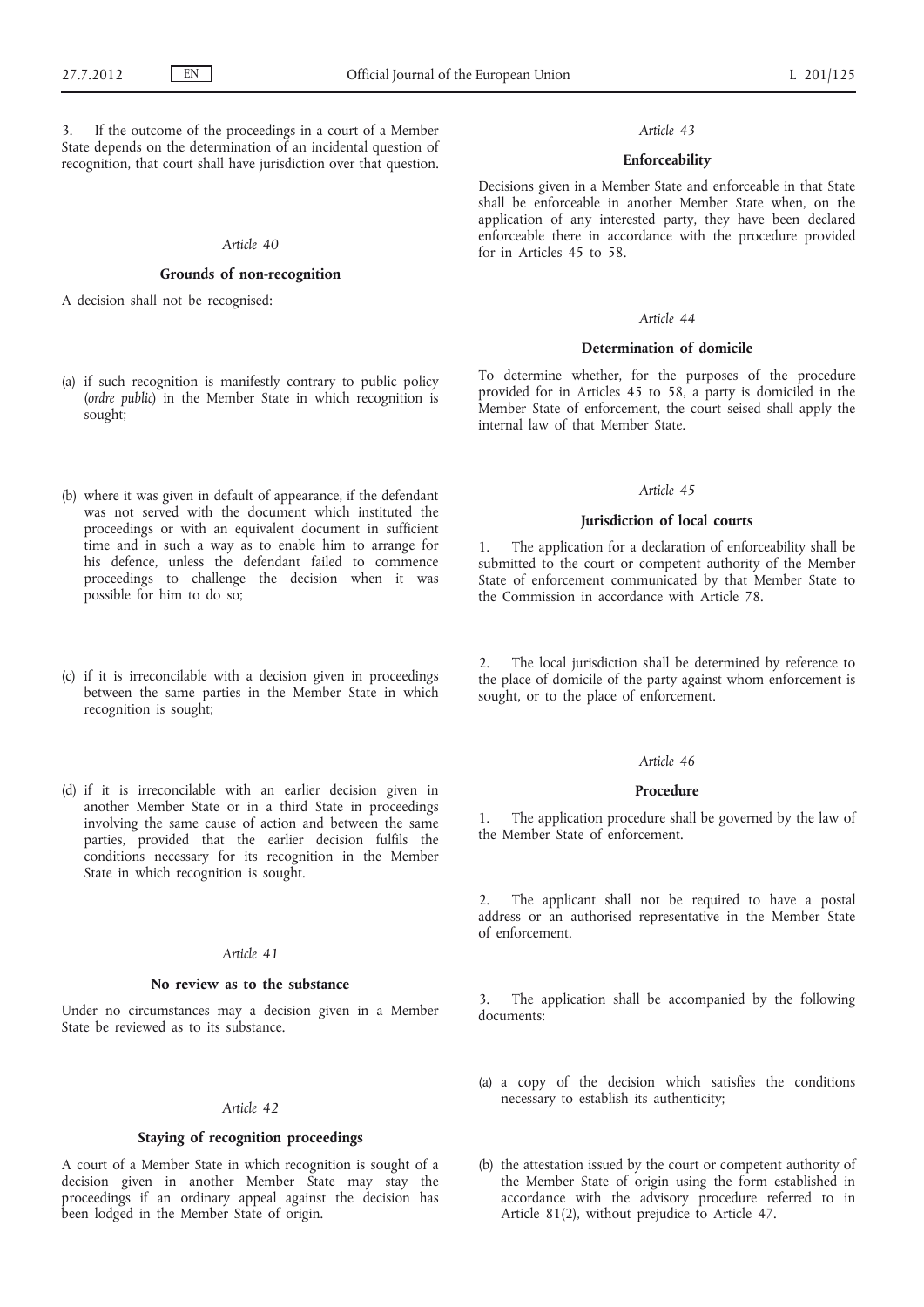# **Non-production of the attestation**

1. If the attestation referred to in point (b) of Article 46(3) is not produced, the court or competent authority may specify a time for its production or accept an equivalent document or, if it considers that it has sufficient information before it, dispense with its production.

2. If the court or competent authority so requires, a translation of the documents shall be produced. The translation shall be done by a person qualified to do translations in one of the Member States.

#### *Article 48*

#### **Declaration of enforceability**

The decision shall be declared enforceable immediately on completion of the formalities in Article 46 without any review under Article 40. The party against whom enforcement is sought shall not at this stage of the proceedings be entitled to make any submissions on the application.

# *Article 49*

## **Notice of the decision on the application for a declaration of enforceability**

1. The decision on the application for a declaration of enforceability shall forthwith be brought to the notice of the applicant in accordance with the procedure laid down by the law of the Member State of enforcement.

2. The declaration of enforceability shall be served on the party against whom enforcement is sought, accompanied by the decision, if not already served on that party.

#### *Article 50*

## **Appeal against the decision on the application for a declaration of enforceability**

1. The decision on the application for a declaration of enforceability may be appealed against by either party.

2. The appeal shall be lodged with the court communicated by the Member State concerned to the Commission in accordance with Article 78.

3. The appeal shall be dealt with in accordance with the rules governing procedure in contradictory matters.

If the party against whom enforcement is sought fails to appear before the appellate court in proceedings concerning an appeal brought by the applicant, Article 16 shall apply even where the party against whom enforcement is sought is not domiciled in any of the Member States.

5. An appeal against the declaration of enforceability shall be lodged within 30 days of service thereof. If the party against whom enforcement is sought is domiciled in a Member State other than that in which the declaration of enforceability was given, the time for appealing shall be 60 days and shall run from the date of service, either on him in person or at his residence. No extension may be granted on account of distance.

#### *Article 51*

#### **Procedure to contest the decision given on appeal**

The decision given on the appeal may be contested only by the procedure communicated by the Member State concerned to the Commission in accordance with Article 78.

#### *Article 52*

#### **Refusal or revocation of a declaration of enforceability**

The court with which an appeal is lodged under Article 50 or Article 51 shall refuse or revoke a declaration of enforceability only on one of the grounds specified in Article 40. It shall give its decision without delay.

#### *Article 53*

## **Staying of proceedings**

The court with which an appeal is lodged under Article 50 or Article 51 shall, on the application of the party against whom enforcement is sought, stay the proceedings if the enforceability of the decision is suspended in the Member State of origin by reason of an appeal.

#### *Article 54*

#### **Provisional, including protective, measures**

1. When a decision must be recognised in accordance with this Chapter, nothing shall prevent the applicant from availing himself of provisional, including protective, measures in accordance with the law of the Member State of enforcement without a declaration of enforceability under Article 48 being required.

The declaration of enforceability shall carry with it by operation of law the power to proceed to any protective measures.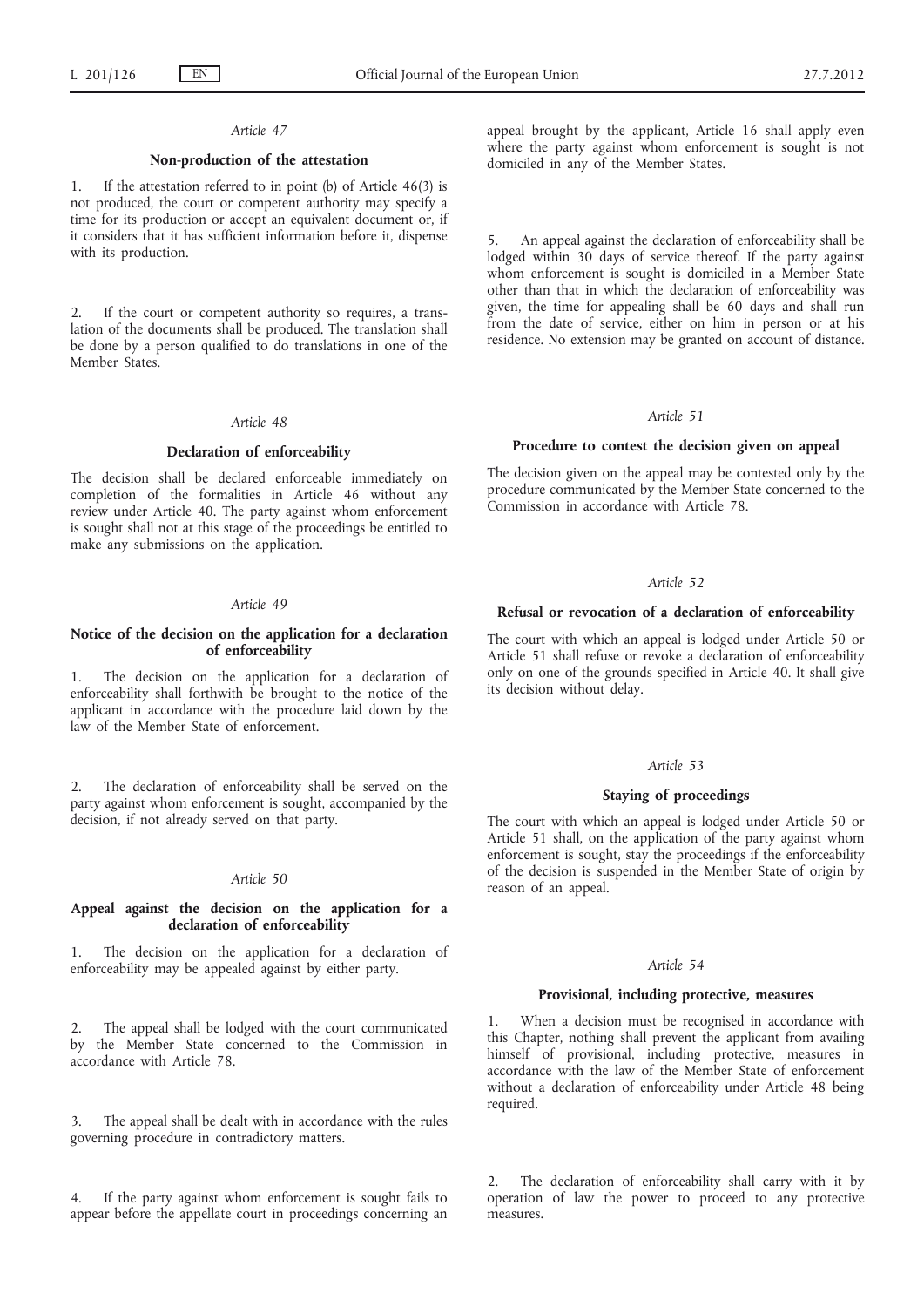3. During the time specified for an appeal pursuant to Article  $50(5)$  against the declaration of enforceability and until any such appeal has been determined, no measures of enforcement may be taken other than protective measures against the property of the party against whom enforcement is sought.

#### *Article 55*

# **Partial enforceability**

1. Where a decision has been given in respect of several matters and the declaration of enforceability cannot be given for all of them, the court or competent authority shall give it for one or more of them.

2. An applicant may request a declaration of enforceability limited to parts of a decision.

# *Article 56*

## **Legal aid**

An applicant who, in the Member State of origin, has benefited from complete or partial legal aid or exemption from costs or expenses shall be entitled, in any proceedings for a declaration of enforceability, to benefit from the most favourable legal aid or the most extensive exemption from costs or expenses provided for by the law of the Member State of enforcement.

## *Article 57*

## **No security, bond or deposit**

No security, bond or deposit, however described, shall be required of a party who in one Member State applies for recognition, enforceability or enforcement of a decision given in another Member State on the ground that he is a foreign national or that he is not domiciled or resident in the Member State of enforcement.

#### *Article 58*

## **No charge, duty or fee**

In proceedings for the issue of a declaration of enforceability, no charge, duty or fee calculated by reference to the value of the matter at issue may be levied in the Member State of enforcement.

#### CHAPTER V

# **AUTHENTIC INSTRUMENTS AND COURT SETTLEMENTS**

## *Article 59*

## **Acceptance of authentic instruments**

1. An authentic instrument established in a Member State shall have the same evidentiary effects in another Member

State as it has in the Member State of origin, or the most comparable effects, provided that this is not manifestly contrary to public policy (*ordre public*) in the Member State concerned.

A person wishing to use an authentic instrument in another Member State may ask the authority establishing the authentic instrument in the Member State of origin to fill in the form established in accordance with the advisory procedure referred to in Article 81(2) describing the evidentiary effects which the authentic instrument produces in the Member State of origin.

2. Any challenge relating to the authenticity of an authentic instrument shall be made before the courts of the Member State of origin and shall be decided upon under the law of that State. The authentic instrument challenged shall not produce any evidentiary effect in another Member State as long as the challenge is pending before the competent court.

Any challenge relating to the legal acts or legal relationships recorded in an authentic instrument shall be made before the courts having jurisdiction under this Regulation and shall be decided upon under the law applicable pursuant to Chapter III. The authentic instrument challenged shall not produce any evidentiary effect in a Member State other than the Member State of origin as regards the matter being challenged as long as the challenge is pending before the competent court.

4. If the outcome of proceedings in a court of a Member State depends on the determination of an incidental question relating to the legal acts or legal relationships recorded in an authentic instrument in matters of succession, that court shall have jurisdiction over that question.

#### *Article 60*

#### **Enforceability of authentic instruments**

1. An authentic instrument which is enforceable in the Member State of origin shall be declared enforceable in another Member State on the application of any interested party in accordance with the procedure provided for in Articles 45 to 58.

2. For the purposes of point (b) of Article 46(3), the authority which established the authentic instrument shall, on the application of any interested party, issue an attestation using the form established in accordance with the advisory procedure referred to in Article 81(2).

3. The court with which an appeal is lodged under Article 50 or Article 51 shall refuse or revoke a declaration of enforceability only if enforcement of the authentic instrument is manifestly contrary to public policy (*ordre public*) in the Member State of enforcement.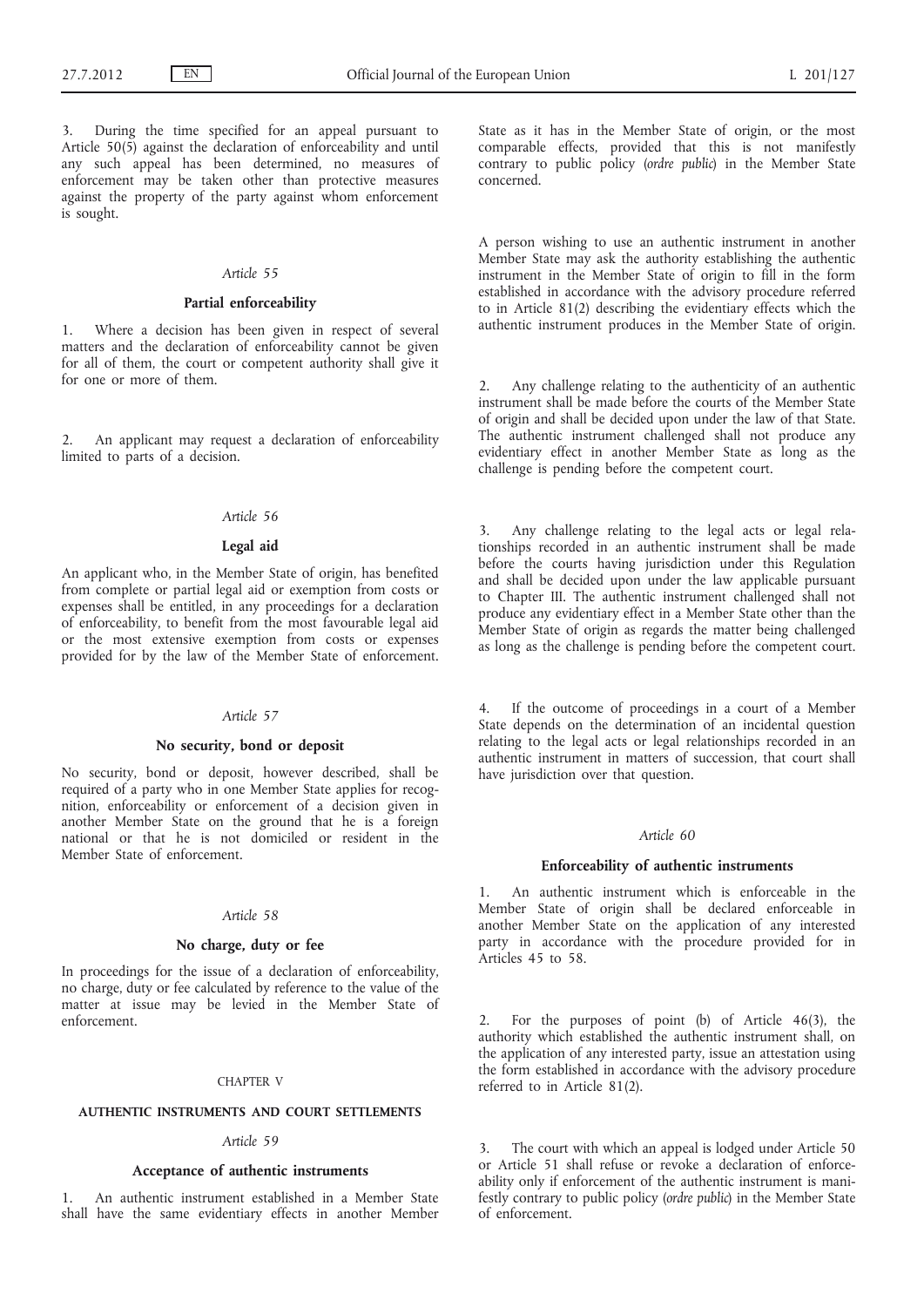## **Enforceability of court settlements**

1. Court settlements which are enforceable in the Member State of origin shall be declared enforceable in another Member State on the application of any interested party in accordance with the procedure provided for in Articles 45 to 58.

2. For the purposes of point (b) of Article 46(3), the court which approved the settlement or before which it was concluded shall, on the application of any interested party, issue an attestation using the form established in accordance with the advisory procedure referred to in Article 81(2).

3. The court with which an appeal is lodged under Article 50 or Article 51 shall refuse or revoke a declaration of enforceability only if enforcement of the court settlement is manifestly contrary to public policy (*ordre public*) in the Member State of enforcement.

## CHAPTER VI

#### **EUROPEAN CERTIFICATE OF SUCCESSION**

## *Article 62*

# **Creation of a European Certificate of Succession**

1. This Regulation creates a European Certificate of Succession (hereinafter referred to as 'the Certificate') which shall be issued for use in another Member State and shall produce the effects listed in Article 69.

2. The use of the Certificate shall not be mandatory.

The Certificate shall not take the place of internal documents used for similar purposes in the Member States. However, once issued for use in another Member State, the Certificate shall also produce the effects listed in Article 69 in the Member State whose authorities issued it in accordance with this Chapter.

## *Article 63*

#### **Purpose of the Certificate**

1. The Certificate is for use by heirs, legatees having direct rights in the succession and executors of wills or administrators of the estate who, in another Member State, need to invoke their status or to exercise respectively their rights as heirs or legatees and/or their powers as executors of wills or administrators of the estate.

The Certificate may be used, in particular, to demonstrate one or more of the following:

- (a) the status and/or the rights of each heir or, as the case may be, each legatee mentioned in the Certificate and their respective shares of the estate;
- (b) the attribution of a specific asset or specific assets forming part of the estate to the heir(s) or, as the case may be, the legatee(s) mentioned in the Certificate;
- (c) the powers of the person mentioned in the Certificate to execute the will or administer the estate.

#### *Article 64*

#### **Competence to issue the Certificate**

The Certificate shall be issued in the Member State whose courts have jurisdiction under Article 4, Article 7, Article 10 or Article 11. The issuing authority shall be:

(a) a court as defined in Article 3(2); or

(b) another authority which, under national law, has competence to deal with matters of succession.

## *Article 65*

## **Application for a Certificate**

The Certificate shall be issued upon application by any person referred to in Article 63(1) (hereinafter referred to as 'the applicant').

2. For the purposes of submitting an application, the applicant may use the form established in accordance with the advisory procedure referred to in Article 81(2).

3. The application shall contain the information listed below, to the extent that such information is within the applicant's knowledge and is necessary in order to enable the issuing authority to certify the elements which the applicant wants certified, and shall be accompanied by all relevant documents either in the original or by way of copies which satisfy the conditions necessary to establish their authenticity, without prejudice to Article 66(2):

- (a) details concerning the deceased: surname (if applicable, surname at birth), given name(s), sex, date and place of birth, civil status, nationality, identification number (if applicable), address at the time of death, date and place of death;
- (b) details concerning the applicant: surname (if applicable, surname at birth), given name(s), sex, date and place of birth, civil status, nationality, identification number (if applicable), address and relationship to the deceased, if any;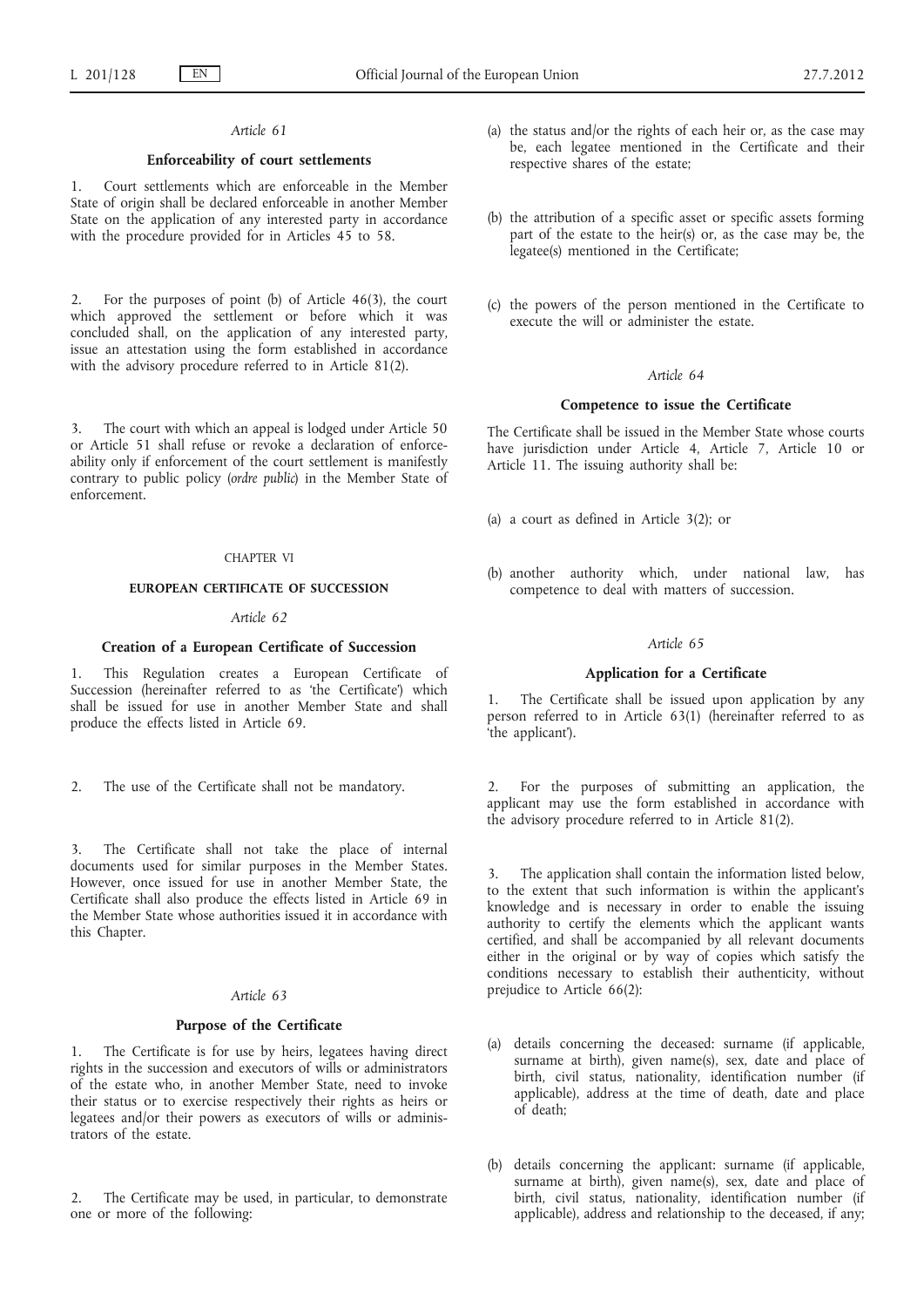- (c) details concerning the representative of the applicant, if any: surname (if applicable, surname at birth), given name(s), address and representative capacity;
- (d) details of the spouse or partner of the deceased and, if applicable, ex-spouse(s) or ex-partner(s): surname (if applicable, surname at birth), given name(s), sex, date and place of birth, civil status, nationality, identification number (if applicable) and address;
- (e) details of other possible beneficiaries under a disposition of property upon death and/or by operation of law: surname and given name(s) or organisation name, identification number (if applicable) and address;
- the intended purpose of the Certificate in accordance with Article 63;
- (g) the contact details of the court or other competent authority which is dealing with or has dealt with the succession as such, if applicable;
- (h) the elements on which the applicant founds, as appropriate, his claimed right to succession property as a beneficiary and/or his right to execute the will of the deceased and/or to administer the estate of the deceased;
- (i) an indication of whether the deceased had made a disposition of property upon death; if neither the original nor a copy is appended, an indication regarding the location of the original;
- (j) an indication of whether the deceased had entered into a marriage contract or into a contract regarding a relationship which may have comparable effects to marriage; if neither the original nor a copy of the contract is appended, an indication regarding the location of the original;
- (k) an indication of whether any of the beneficiaries has made a declaration concerning acceptance or waiver of the succession;
- a declaration stating that, to the applicant's best knowledge, no dispute is pending relating to the elements to be certified;
- (m) any other information which the applicant deems useful for the purposes of the issue of the Certificate.

# **Examination of the application**

1. Upon receipt of the application the issuing authority shall verify the information and declarations and the documents and other evidence provided by the applicant. It shall carry out the enquiries necessary for that verification of its own motion where this is provided for or authorised by its own law, or shall invite the applicant to provide any further evidence which it deems necessary.

Where the applicant has been unable to produce copies of the relevant documents which satisfy the conditions necessary to establish their authenticity, the issuing authority may decide to accept other forms of evidence.

3. Where this is provided for by its own law and subject to the conditions laid down therein, the issuing authority may require that declarations be made on oath or by a statutory declaration in lieu of an oath.

4. The issuing authority shall take all necessary steps to inform the beneficiaries of the application for a Certificate. It shall, if necessary for the establishment of the elements to be certified, hear any person involved and any executor or administrator and make public announcements aimed at giving other possible beneficiaries the opportunity to invoke their rights.

5. For the purposes of this Article, the competent authority of a Member State shall, upon request, provide the issuing authority of another Member State with information held, in particular, in the land registers, the civil status registers and registers recording documents and facts of relevance for the succession or for the matrimonial property regime or an equivalent property regime of the deceased, where that competent authority would be authorised, under national law, to provide another national authority with such information.

## *Article 67*

#### **Issue of the Certificate**

1. The issuing authority shall issue the Certificate without delay in accordance with the procedure laid down in this Chapter when the elements to be certified have been established under the law applicable to the succession or under any other law applicable to specific elements. It shall use the form established in accordance with the advisory procedure referred to in Article 81(2).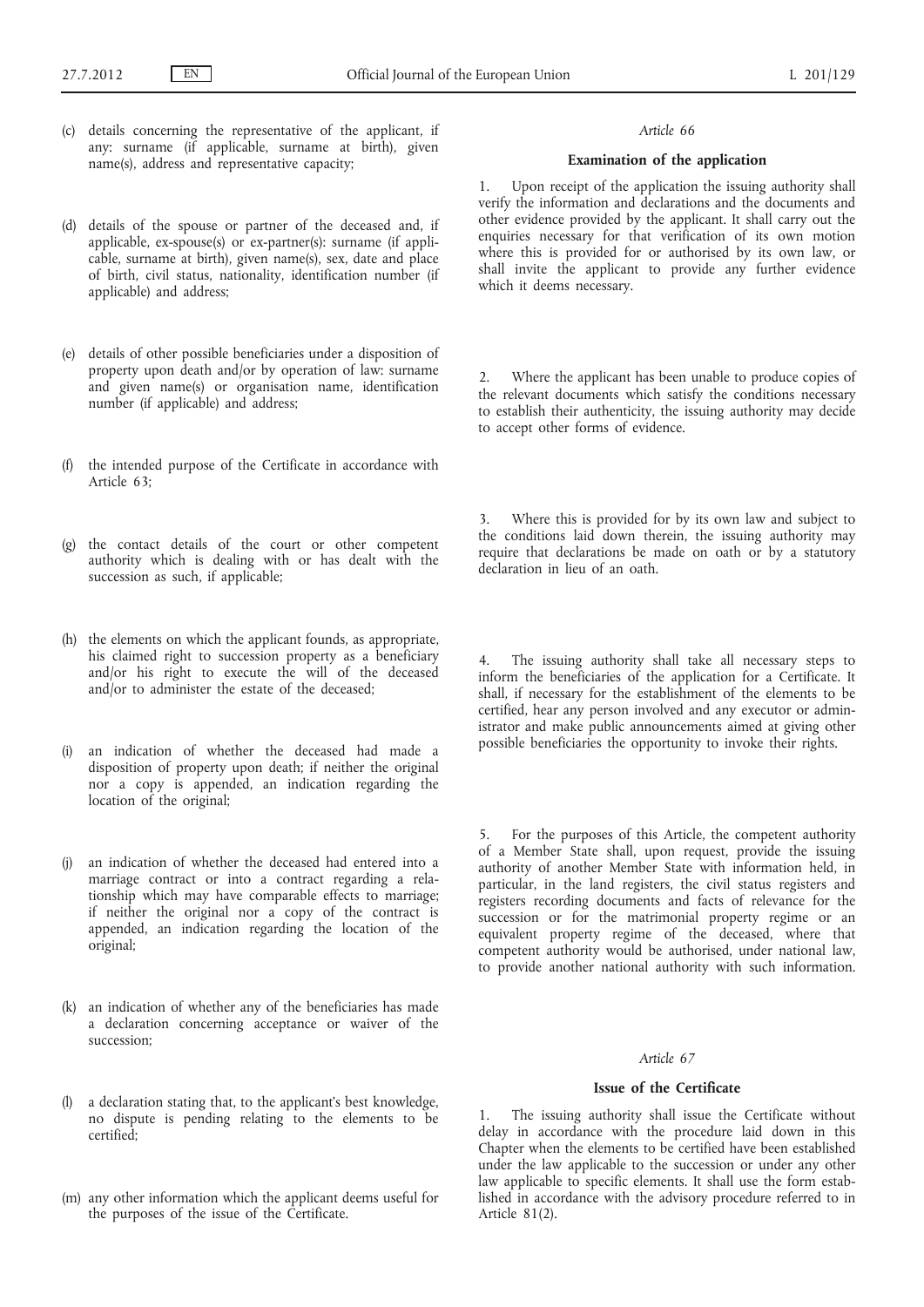The issuing authority shall not issue the Certificate in particular if:

- (a) the elements to be certified are being challenged; or
- (b) the Certificate would not be in conformity with a decision covering the same elements.

2. The issuing authority shall take all necessary steps to inform the beneficiaries of the issue of the Certificate.

## *Article 68*

# **Contents of the Certificate**

The Certificate shall contain the following information, to the extent required for the purpose for which it is issued:

- (a) the name and address of the issuing authority;
- (b) the reference number of the file;
- (c) the elements on the basis of which the issuing authority considers itself competent to issue the Certificate;
- (d) the date of issue;
- (e) details concerning the applicant: surname (if applicable, surname at birth), given name(s), sex, date and place of birth, civil status, nationality, identification number (if applicable), address and relationship to the deceased, if any;
- (f) details concerning the deceased: surname (if applicable, surname at birth), given name(s), sex, date and place of birth, civil status, nationality, identification number (if applicable), address at the time of death, date and place of death;
- (g) details concerning the beneficiaries: surname (if applicable, surname at birth), given name(s) and identification number (if applicable);
- (h) information concerning a marriage contract entered into by the deceased or, if applicable, a contract entered into by the deceased in the context of a relationship deemed by the law applicable to such a relationship to have comparable effects to marriage, and information concerning the matrimonial property regime or equivalent property regime;
- the law applicable to the succession and the elements on the basis of which that law has been determined;
- (j) information as to whether the succession is testate or intestate, including information concerning the elements giving rise to the rights and/or powers of the heirs, legatees, executors of wills or administrators of the estate;
- (k) if applicable, information in respect of each beneficiary concerning the nature of the acceptance or waiver of the succession:
- (l) the share for each heir and, if applicable, the list of rights and/or assets for any given heir;
- (m) the list of rights and/or assets for any given legatee;
- (n) the restrictions on the rights of the heir(s) and, as appropriate, legatee(s) under the law applicable to the succession and/or under the disposition of property upon death;
- (o) the powers of the executor of the will and/or the administrator of the estate and the restrictions on those powers under the law applicable to the succession and/or under the disposition of property upon death.

## *Article 69*

## **Effects of the Certificate**

1. The Certificate shall produce its effects in all Member States, without any special procedure being required.

The Certificate shall be presumed to accurately demonstrate elements which have been established under the law applicable to the succession or under any other law applicable to specific elements. The person mentioned in the Certificate as the heir, legatee, executor of the will or administrator of the estate shall be presumed to have the status mentioned in the Certificate and/or to hold the rights or the powers stated in the Certificate, with no conditions and/or restrictions being attached to those rights or powers other than those stated in the Certificate.

3. Any person who, acting on the basis of the information certified in a Certificate, makes payments or passes on property to a person mentioned in the Certificate as authorised to accept payment or property shall be considered to have transacted with a person with authority to accept payment or property, unless he knows that the contents of the Certificate are not accurate or is unaware of such inaccuracy due to gross negligence.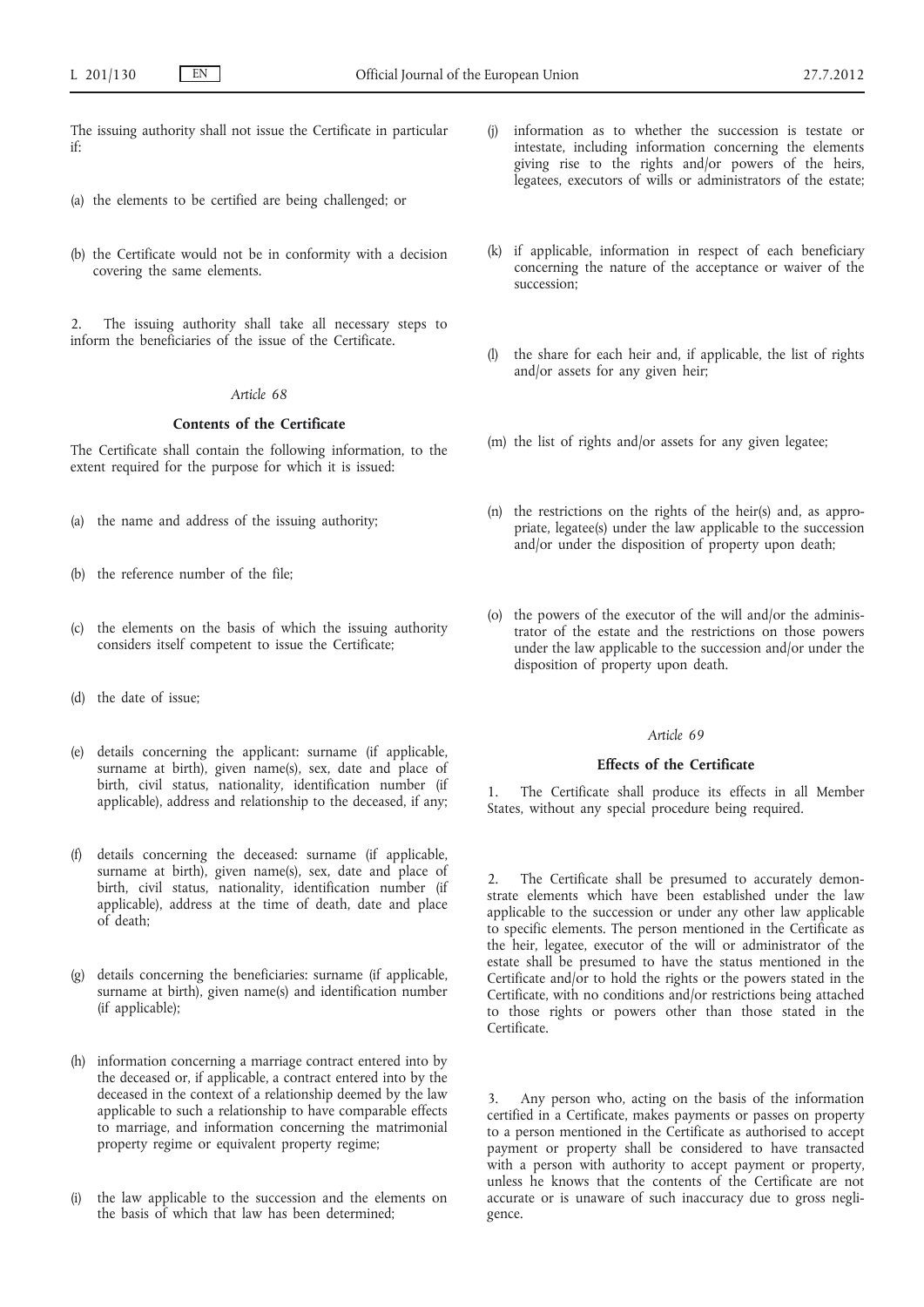4. Where a person mentioned in the Certificate as authorised to dispose of succession property disposes of such property in favour of another person, that other person shall, if acting on the basis of the information certified in the Certificate, be considered to have transacted with a person with authority to dispose of the property concerned, unless he knows that the contents of the Certificate are not accurate or is unaware of such inaccuracy due to gross negligence.

5. The Certificate shall constitute a valid document for the recording of succession property in the relevant register of a Member State, without prejudice to points (k) and (l) of Article 1(2).

## *Article 70*

#### **Certified copies of the Certificate**

1. The issuing authority shall keep the original of the Certificate and shall issue one or more certified copies to the applicant and to any person demonstrating a legitimate interest.

2. The issuing authority shall, for the purposes of Articles 71(3) and 73(2), keep a list of persons to whom certified copies have been issued pursuant to paragraph 1.

3. The certified copies issued shall be valid for a limited period of six months, to be indicated in the certified copy by way of an expiry date. In exceptional, duly justified cases, the issuing authority may, by way of derogation, decide that the period of validity is to be longer. Once this period has elapsed, any person in possession of a certified copy must, in order to be able to use the Certificate for the purposes indicated in Article 63, apply for an extension of the period of validity of the certified copy or request a new certified copy from the issuing authority.

## *Article 71*

#### **Rectification, modification or withdrawal of the Certificate**

1. The issuing authority shall, at the request of any person demonstrating a legitimate interest or of its own motion, rectify the Certificate in the event of a clerical error.

2. The issuing authority shall, at the request of any person demonstrating a legitimate interest or, where this is possible under national law, of its own motion, modify or withdraw the Certificate where it has been established that the Certificate or individual elements thereof are not accurate.

3. The issuing authority shall without delay inform all persons to whom certified copies of the Certificate have been issued pursuant to Article 70(1) of any rectification, modification or withdrawal thereof.

#### *Article 72*

## **Redress procedures**

1. Decisions taken by the issuing authority pursuant to Article 67 may be challenged by any person entitled to apply for a Certificate.

Decisions taken by the issuing authority pursuant to Article 71 and point (a) of Article 73(1) may be challenged by any person demonstrating a legitimate interest.

The challenge shall be lodged before a judicial authority in the Member State of the issuing authority in accordance with the law of that State.

2. If, as a result of a challenge as referred to in paragraph 1, it is established that the Certificate issued is not accurate, the competent judicial authority shall rectify, modify or withdraw the Certificate or ensure that it is rectified, modified or withdrawn by the issuing authority.

If, as a result of a challenge as referred to in paragraph 1, it is established that the refusal to issue the Certificate was unjustified, the competent judicial authority shall issue the Certificate or ensure that the issuing authority re-assesses the case and makes a fresh decision.

## *Article 73*

## **Suspension of the effects of the Certificate**

- 1. The effects of the Certificate may be suspended by:
- (a) the issuing authority, at the request of any person demonstrating a legitimate interest, pending a modification or withdrawal of the Certificate pursuant to Article 71; or
- (b) the judicial authority, at the request of any person entitled to challenge a decision taken by the issuing authority pursuant to Article 72, pending such a challenge.

2. The issuing authority or, as the case may be, the judicial authority shall without delay inform all persons to whom certified copies of the Certificate have been issued pursuant to Article  $70(1)$  of any suspension of the effects of the Certificate.

During the suspension of the effects of the Certificate no further certified copies of the Certificate may be issued.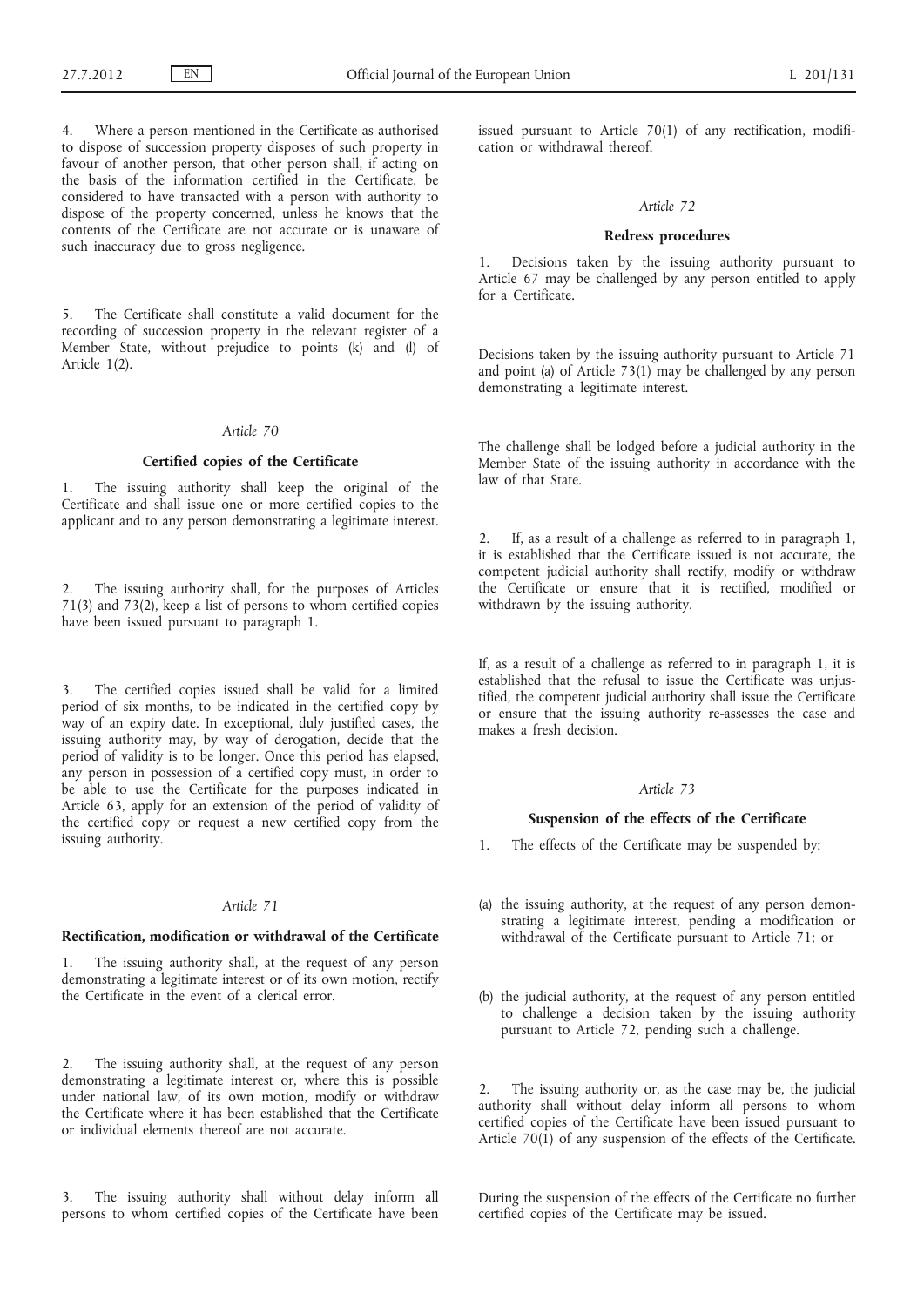## CHAPTER VII

# **GENERAL AND FINAL PROVISIONS**

#### *Article 74*

## **Legalisation and other similar formalities**

No legalisation or other similar formality shall be required in respect of documents issued in a Member State in the context of this Regulation.

#### *Article 75*

#### **Relationship with existing international conventions**

1. This Regulation shall not affect the application of international conventions to which one or more Member States are party at the time of adoption of this Regulation and which concern matters covered by this Regulation.

In particular, Member States which are Contracting Parties to the Hague Convention of 5 October 1961 on the Conflicts of Laws Relating to the Form of Testamentary Dispositions shall continue to apply the provisions of that Convention instead of Article 27 of this Regulation with regard to the formal validity of wills and joint wills.

2. Notwithstanding paragraph 1, this Regulation shall, as between Member States, take precedence over conventions concluded exclusively between two or more of them in so far as such conventions concern matters governed by this Regulation.

This Regulation shall not preclude the application of the Convention of 19 November 1934 between Denmark, Finland, Iceland, Norway and Sweden comprising private international law provisions on succession, wills and estate administration, as revised by the intergovernmental agreement between those States of 1 June 2012, by the Member States which are parties thereto, in so far as it provides for:

- (a) rules on the procedural aspects of estate administration as defined by the Convention and assistance in that regard by the authorities of the States Contracting Parties to the Convention; and
- (b) simplified and more expeditious procedures for the recognition and enforcement of decisions in matters of succession.

#### *Article 76*

## **Relationship with Council Regulation (EC) No 1346/2000**

This Regulation shall not affect the application of Council Regulation (EC) No 1346/2000 of 29 May 2000 on insolvency proceedings (1).

#### *Article 77*

#### **Information made available to the public**

The Member States shall, with a view to making the information available to the public within the framework of the European Judicial Network in civil and commercial matters, provide the Commission with a short summary of their national legislation and procedures relating to succession, including information on the type of authority which has competence in matters of succession and information on the type of authority competent to receive declarations of acceptance or waiver of the succession, of a legacy or of a reserved share.

The Member States shall also provide fact sheets listing all the documents and/or information usually required for the purposes of registration of immovable property located on their territory.

The Member States shall keep the information permanently updated.

#### *Article 78*

#### **Information on contact details and procedures**

1. By 16 January 2014, the Member States shall communicate to the Commission:

- (a) the names and contact details of the courts or authorities with competence to deal with applications for a declaration of enforceability in accordance with Article 45(1) and with appeals against decisions on such applications in accordance with Article 50(2);
- (b) the procedures to contest the decision given on appeal referred to in Article 51;
- (c) the relevant information regarding the authorities competent to issue the Certificate pursuant to Article 64; and
- (d) the redress procedures referred to in Article 72.

The Member States shall apprise the Commission of any subsequent changes to that information.

<sup>(</sup> 1) OJ L 160, 30.6.2000, p. 1.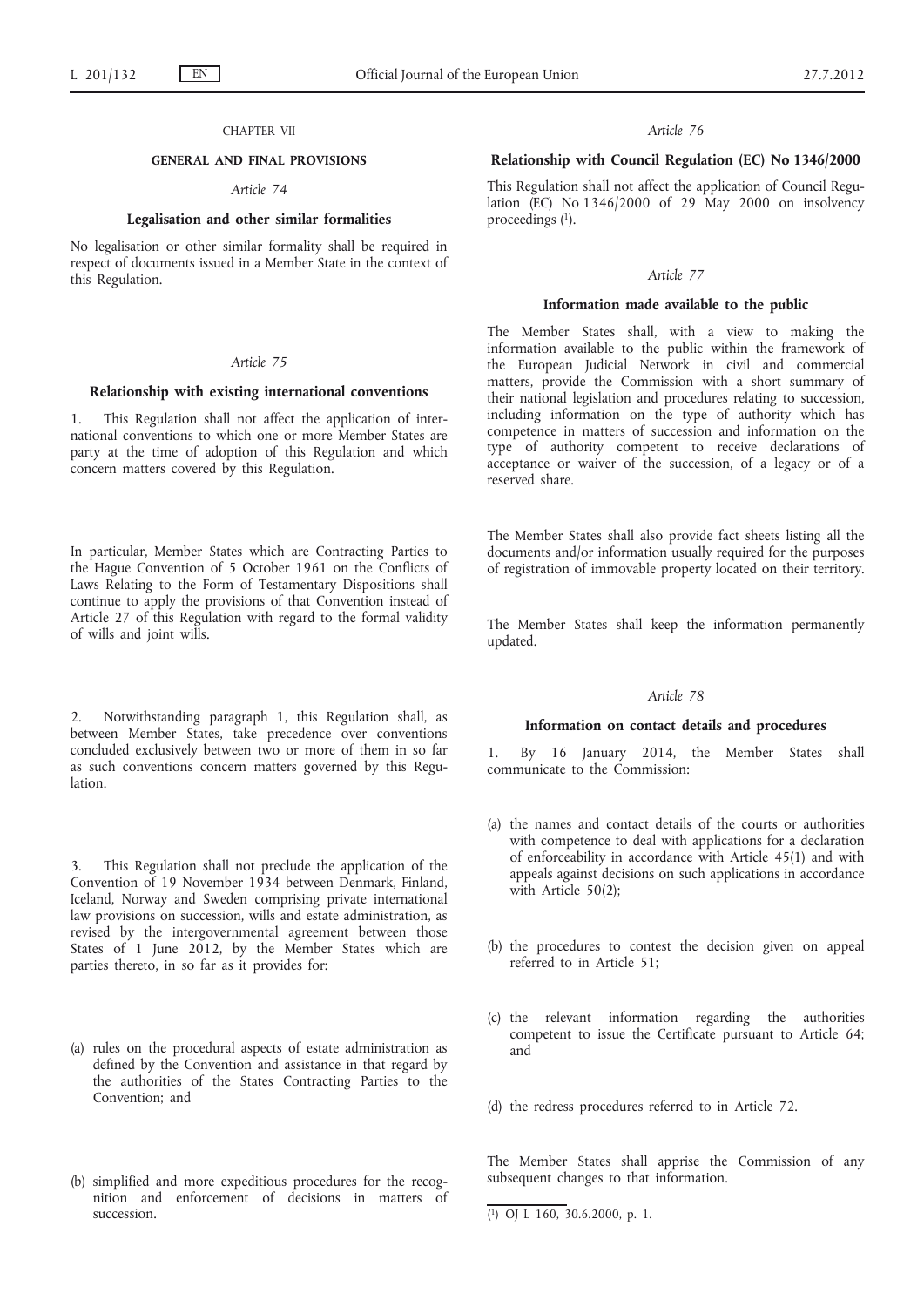2. The Commission shall publish the information communicated in accordance with paragraph 1 in the *Official Journal of the European Union*, with the exception of the addresses and other contact details of the courts and authorities referred to in point (a) of paragraph 1.

3. The Commission shall make all information communicated in accordance with paragraph 1 publicly available through any other appropriate means, in particular through the European Judicial Network in civil and commercial matters.

#### *Article 79*

## **Establishment and subsequent amendment of the list containing the information referred to in Article 3(2)**

1. The Commission shall, on the basis of the notifications by the Member States, establish the list of the other authorities and legal professionals referred to in Article 3(2).

2. The Member States shall notify the Commission of any subsequent changes to the information contained in that list. The Commission shall amend the list accordingly.

3. The Commission shall publish the list and any subsequent amendments in the *Official Journal of the European Union*.

4. The Commission shall make all information notified in accordance with paragraphs 1 and 2 publicly available through any other appropriate means, in particular through the European Judicial Network in civil and commercial matters.

#### *Article 80*

## **Establishment and subsequent amendment of the attestations and forms referred to in Articles 46, 59, 60, 61, 65 and 67**

The Commission shall adopt implementing acts establishing and subsequently amending the attestations and forms referred to in Articles 46, 59, 60, 61, 65 and 67. Those implementing acts shall be adopted in accordance with the advisory procedure referred to in Article 81(2).

#### *Article 81*

#### **Committee procedure**

1. The Commission shall be assisted by a committee. That committee shall be a committee within the meaning of Regulation (EU) No 182/2011.

2. Where reference is made to this paragraph, Article 4 of Regulation (EU) No 182/2011 shall apply.

#### *Article 82*

## **Review**

By 18 August 2025 the Commission shall submit to the European Parliament, the Council and the European Economic and Social Committee a report on the application of this Regulation, including an evaluation of any practical problems encountered in relation to parallel out-of-court settlements of succession cases in different Member States or an out-of-court settlement in one Member State effected in parallel with a settlement before a court in another Member State. The report shall be accompanied, where appropriate, by proposals for amendments.

## *Article 83*

# **Transitional provisions**

1. This Regulation shall apply to the succession of persons who die on or after 17 August 2015.

Where the deceased had chosen the law applicable to his succession prior to 17 August 2015, that choice shall be valid if it meets the conditions laid down in Chapter III or if it is valid in application of the rules of private international law which were in force, at the time the choice was made, in the State in which the deceased had his habitual residence or in any of the States whose nationality he possessed.

3. A disposition of property upon death made prior to 17 August 2015 shall be admissible and valid in substantive terms and as regards form if it meets the conditions laid down in Chapter III or if it is admissible and valid in substantive terms and as regards form in application of the rules of private international law which were in force, at the time the disposition was made, in the State in which the deceased had his habitual residence or in any of the States whose nationality he possessed or in the Member State of the authority dealing with the succession.

If a disposition of property upon death was made prior to 17 August 2015 in accordance with the law which the deceased could have chosen in accordance with this Regulation, that law shall be deemed to have been chosen as the law applicable to the succession.